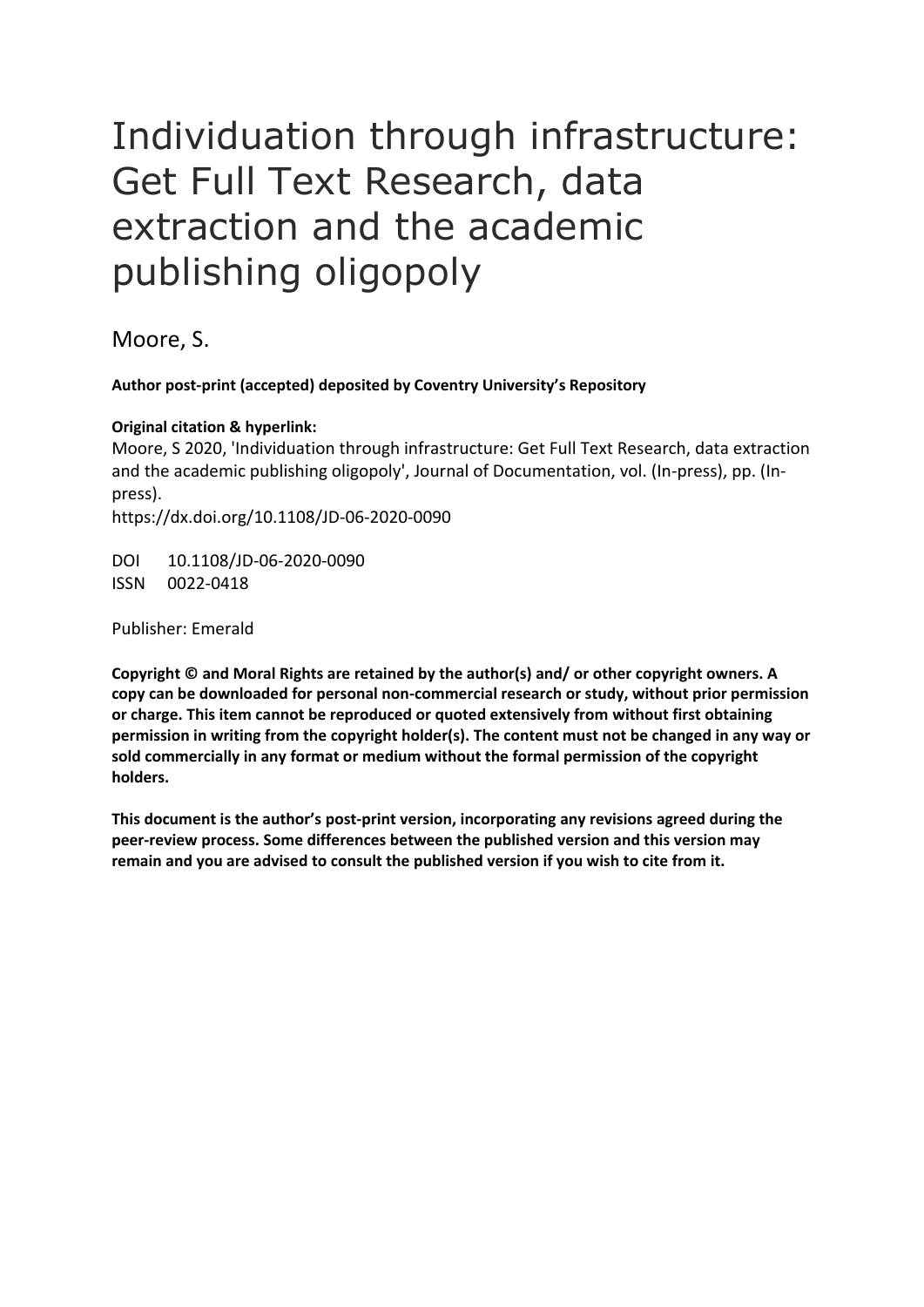# **Individuation through infrastructure:**  *Get Full Text Research,* **data extraction and the academic publishing oligopoly**

#### **Abstract**

This article explores the recent turn within academic publishing towards 'seamless access', an approach to content provision that ensures users do not have to continually authenticate in order to access journal content. Through a critical exploration of *Get Full Text Research*, a service developed collaboratively by five of the world's largest academic publishers to provide such seamless access to academic research, the article shows how publishers are seeking to control the ways in which readers access publications in order to trace, control and ultimately monetise user interactions on their platforms. Theorised as a process of individuation through infrastructure, the article reveals how publishers are attempting an ontological shift to position the individual, quantifiable researcher, rather than the published content, at the centre of the scholarly communication universe. The implications of the shift towards individuation are revealed as part of a broader trend in scholarly communication infrastructure towards data extraction, mirroring a trend within digital capitalism more generally.

### **Introduction**

In 2019, five of the world's largest academic publishers announced the development of *Get Full Text Research* (GetFTR), a service designed to indicate to readers whether they have permission to access a scholarly article and then directly provide access if they do (Get FTR, n.d.). When launched, the service will be a user-facing graphical interface to indicate whether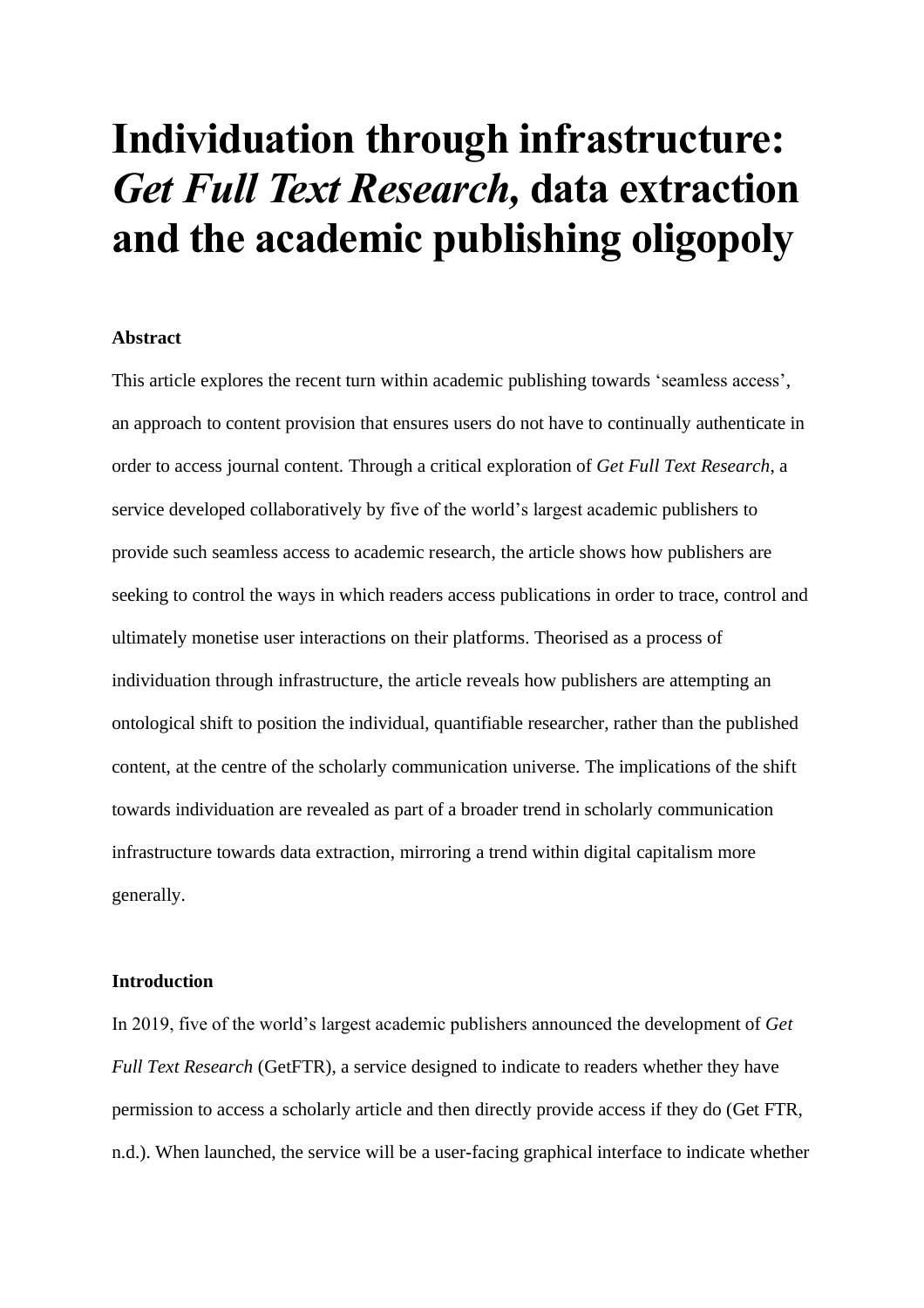or not a reader has access to an article. It is designed to sit within the digital infrastructures of services that allow it, aiming to operate in the background and thus reduce the inconvenience of continual authentication and 'password fatigue' on the behalf of readers (Sanchez et al., 2016). The purported benefit of GetFTR to the reader is seamlessness: rather than being required to continually authenticate their credentials between publishers and across platforms, readers may simply log into the GetFTR service once in order to have their institutional accounts recognised with participating publishers. This will remove the friction involved when users transition between indexes, databases, journals and other platform providers for scholarly communication.

GetFTR itself is designed and led solely by five of the largest commercial publishers, American Chemical Society, Elsevier, Springer Nature, Taylor & Francis Group and Wiley. These five publishers have been previously described as the academic publishing 'oligopoly' for their collective market share of over half of all academic articles published around the world (Larivière et al., 2015b). Academic publishing is a concentrated industry with significant market power exercised by a handful of small actors, many of whom enjoy annual profit margins of over 30% (Buranyi, 2017; Larivière et al., 2015a). In the face of piracy, open access and academic social networks such, GetFTR represents an attempt by publishers to control the ways in which researchers access content, thus resulting in further consolidation and control of academic publishing by a small number of publishers.

As an infrastructural intervention, GetFTR raises important questions about the ways in which a digital infrastructure may order the behaviour of users. Specifically, why are publishers interested in controlling how their content is accessed, and what are the resulting trade-offs between user convenience and control over one's information consuming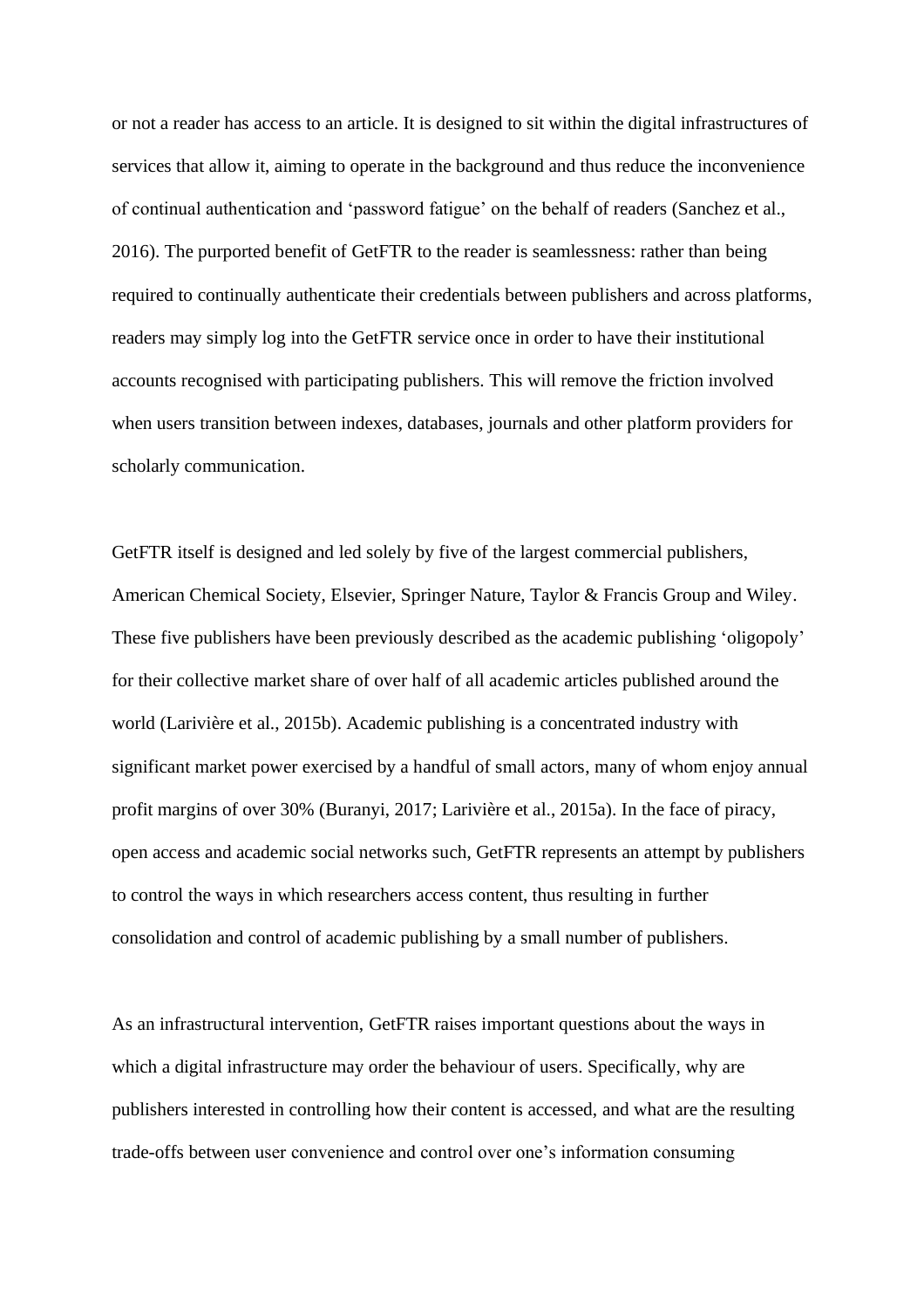behaviour? Many of these trade-offs are based on privacy: in return for the convenience of continuous authentication, publishers are able to collect data on users in order to further monetise their behaviour through product design and other services. Through a critical exploration of the relationship between infrastructure and user behaviour, this article explores how GetFTR is representative of a recent strategic shift in the business models of large commercial publishers from the mere selling of content to a more diversified approach based on extracting data analytics from the users on their platforms. While this move towards data extractivism is certainly not a new phenomenon, as others have noted (Couldry & Mejias, 2019; Morozov, 2018; Zuboff, 2019), it does reveal something pertinent to academic publishing infrastructure design, namely a strategy by commercial publishers to create usercentric rather than content-centric modes of access in order to track behaviour and measure performance. The implications of this shift, in which universities are complicit, are both profound and pernicious, as this article explores.

#### **Background**

The ways in which researchers access journal articles is rapidly changing. Having transitioned almost entirely from print to online in the past two decades, research access is now shifting further from subscription access to open access. It is estimated that by 2025, 44% of all articles ever published will be open access and that 70% of all journal views will be of open access articles (Piwowar et al., 2019). Yet this trajectory towards openness will not be immediate, and it is likely that research access will be a mixed model of open and subscription content for many years to come. During this mixed economy, readers will continue to navigate the many and various subscriptions and databases provided through academic libraries, alongside content found on the open web.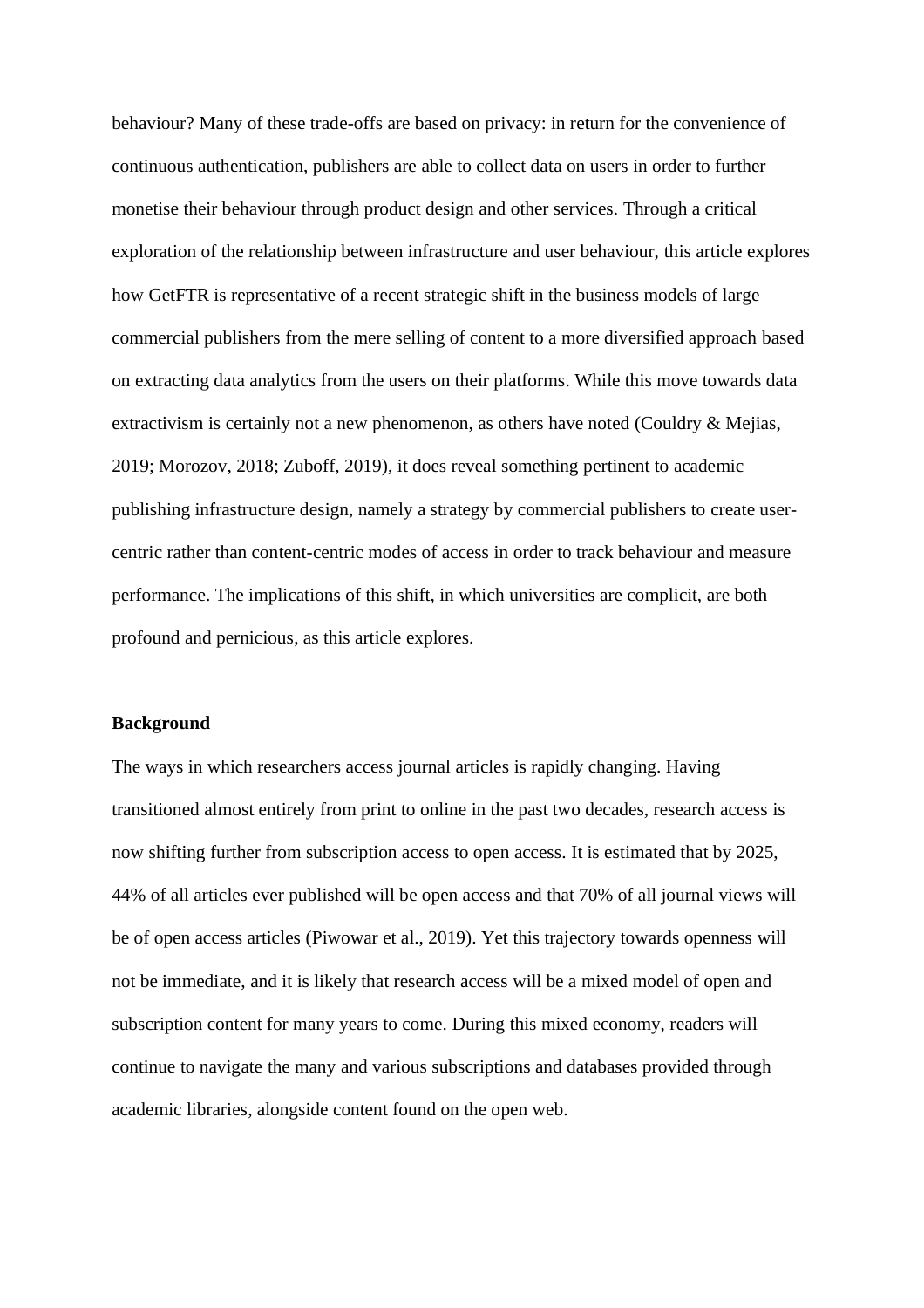For academics within universities, journal subscriptions are negotiated by their libraries and provided to the reader through a variety of databases and portals. There is no single way of finding and accessing research; each researcher's approach is different and highly personalised, usually entailing a variety of web searches and database queries (Fried Foster, 2014). Once a subscription-access resource is identified, researchers may then seek to determine whether they have access to the article in question through their library's subscriptions. This is achieved through a range of mechanisms, such as IP authentication on campus and VPN access off campus, or through single sign-on authentication, such as Shibboleth or OpenAthens, that require a user's institutional username and password (Arsenault et al., 2020).

From a user experience perspective, research access is a frustrating exercise, as explored in a report by the *Research Access for the 21st Century* (RA21) initiative:

Today's researchers face a confusing diversity of options to facilitate remote access to scholarly information resources, such as VPN servers, proxy servers, various access code and registration schemes, and third-party software solutions. These difficulties in navigating today's remote access solutions impede research, frustrate users, and may encourage fully entitled users to resort to illicit, pirate websites. (NISO, 2019, p. 12).

RA21 was a multi-stakeholder initiative backed by the STM publishing industry group that represents the academic publishing industry. RA21 had a goal of 'facilitating a simple user experience for users of scholarly information resources' (NISO, 2019). Ostensibly, the initiative positioned itself as responding to the frustrations documented above: research access is cumbersome in the face of multiple passwords, repeated sign-ins and the lack of a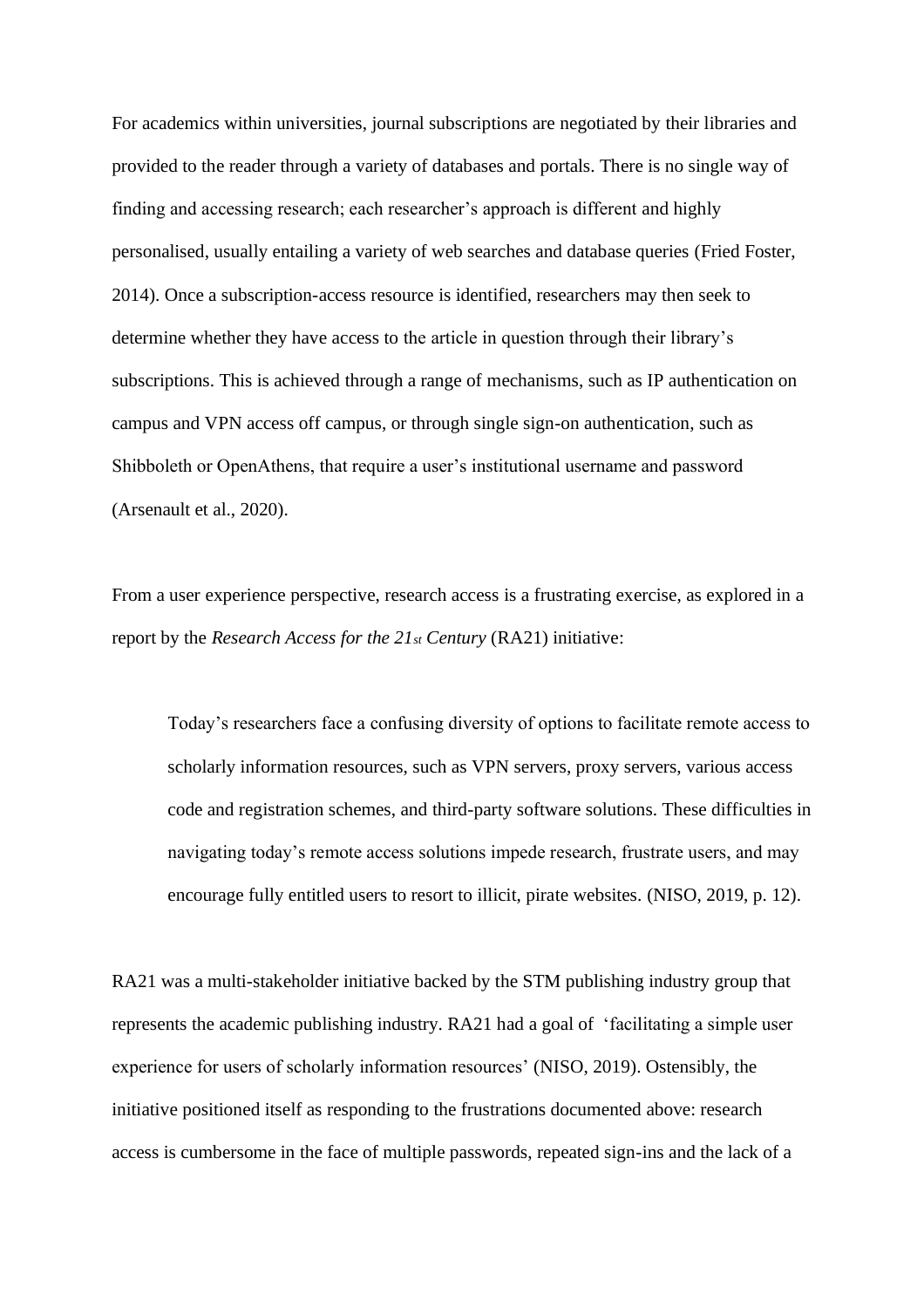single standard way to access digital resources. However, these frustrations had long persisted with web-based research access and the true catalyst for the push for improved authentication is the publishing industry's loss of control over how researchers access content.

With the rise of open access, academic social networks and piracy websites, publishers are no longer in total control over how academics access published content. Open access publications may proliferate across the web through the use of Creative Commons licenses, allowing permission-free sharing of content without requiring mediation by publisher portals (Eve, 2014, p. Chapter 3). Open access articles appear in a range of locations, including faculty websites, institutional/subject repositories, and academic social networks, all of which legally circumvent publisher portals. Many of these articles are syndicated through browser plugins such as Unpaywall and the Open Access Button that find and provide direct access to content behind paywalls where an open version is available. Furthermore, academic social networking websites have been particularly successful at diverting traffic away from publisher websites, with ResearchGate a notable example. ResearchGate hosts content uploaded by users and scraped from various sources on the web, resulting in a corpus of '130 million' downloadable research papers according to ResearchGate (n.d.). ResearchGate itself is also a considerable source of articles discovered by Google Scholar, with 10% of articles in the database linking directly to the ResearchGate site (Jamali & Nabavi, 2015).

However, many of the papers uploaded to academic social networks are available without the copyright holder's consent. Publishers frequently maintain copyright of the articles they publish, meaning that authors are only able to share them according to publisher restrictions. Yet many authors share their papers irrespective of these restrictions. For example, one study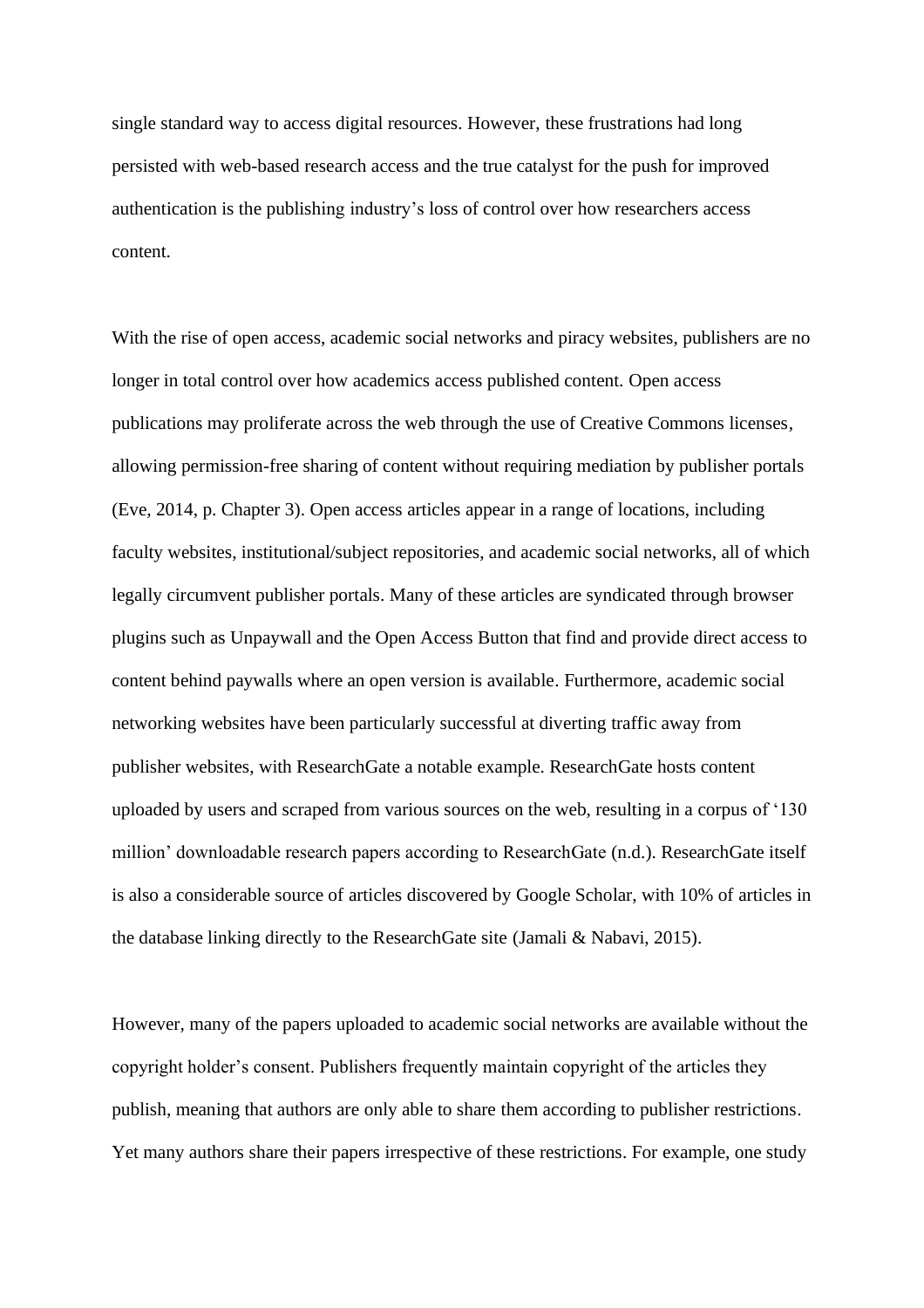used a sample to estimate that roughly 50% of non-open access articles available through ResearchGate were uploaded without the copyright holder's permission (Jamali, 2017). This situation has led large commercial publishers, notably those responsible for GetFTR, to issue take-down notices to ResearchGate requiring them to remove content that infringes copyright (Van Noorden, 2017). In addition to ResearchGate, piracy websites such as Sci-Hub also redirect readers away from legally accessible copies from publishers. One study estimated that nearly all published scholarly articles in existence are available through Sci-Hub (Himmelstein et al., 2018), while another study highlighted the many millions of users downloading articles from Sci-Hub from the vast majority of countries around the world (Bohannon, 2016).

Either through legitimate or illicit means, researchers are able to download scholarly articles from a range of locations. This means that publishers are no longer the sole providers of the content they publish and that a plurality of content sources have emerged. Should this trend continue, as it likely will as publishing rapidly moves open access, publishers will lose their monopolistic ability to monetise both the content *and* the metadata generated by user interactions with that content. For example, publishers currently monetise usage statistics to show how frequently accessed their articles are, a practice that informs negotiations over the price of journal subscriptions and 'Big Deal' packages of journal bundles (Schonfeld, 2019b). These statistics will be lower where readers access content in ways publishers cannot track, thus reducing their negotiation power. Publisher negotiation power is all the more vital at a period in which universities are cancelling Big Deal subscriptions in response to publisher pricing strategies and feet-dragging over affordable open access options (McKenzie, 2019). The Scholarly Publishing and Academic Resources Coalition maintains a list of universities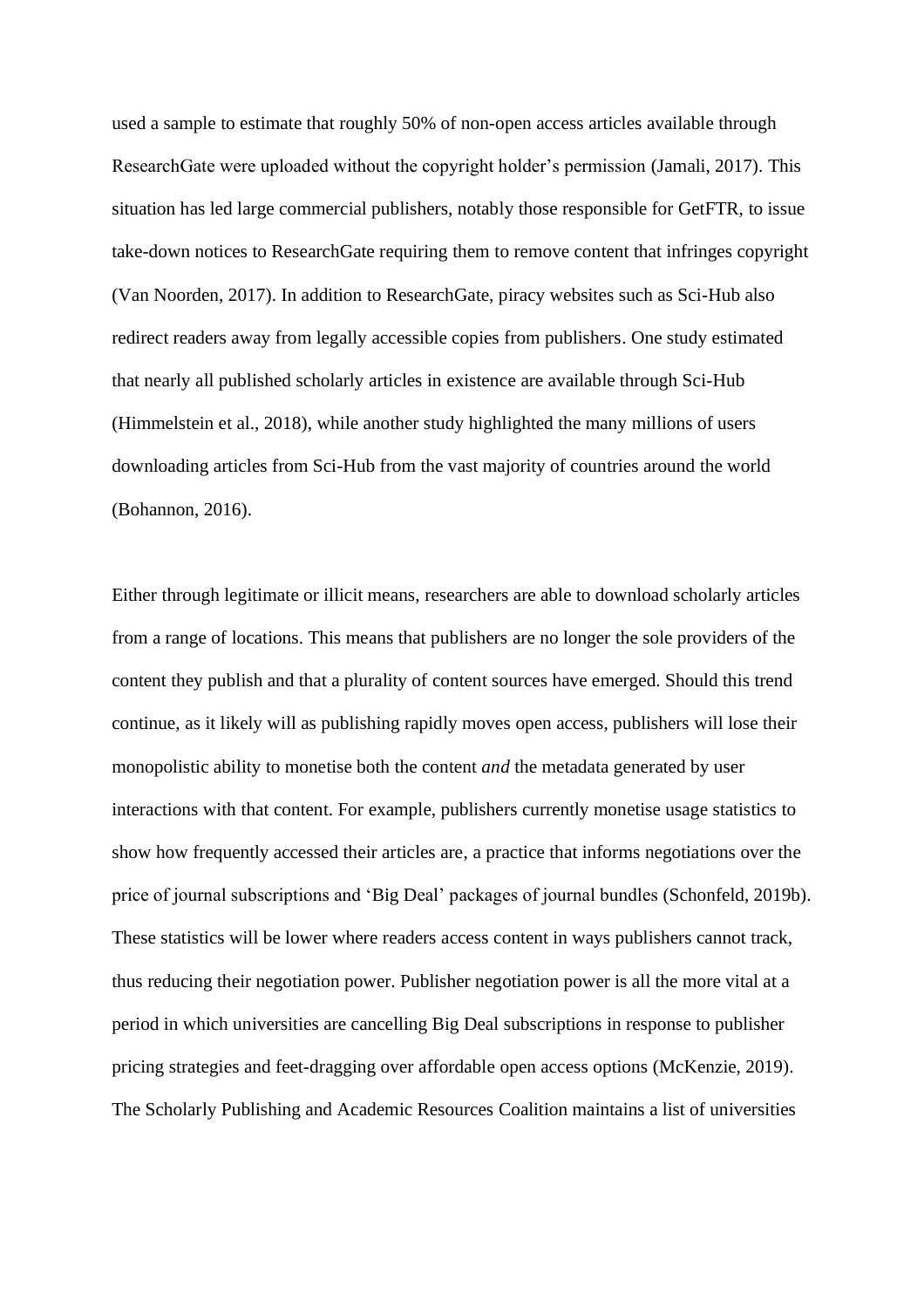that have cancelled various Big Deal packages, showing how widespread the practice is (SPARC, n.d.).

But more generally, publishers are losing control of the *users* within their ecosystems. As open access content proliferates, and university/funder policies require authors to share articles via repositories, publishers are unable to track user interactions with content in order to monetise transactional analytics and tailor services and content to users. User tracking is an additional revenue stream that requires maximum interaction with the services that publishers provide, from submission through to publication and beyond. The ability to track users by rendering them traceable, trackable individuals, I argue, is informing the infrastructural strategies of the academic publishing industry and is one of the key motivations for *Get Full Text Research*.

#### *Get Full Text Research* **as infrastructural intervention**

In response to the loss of control resulting from different research access pathways, publishers have developed *Get Full Text Research* (GetFTR) to encourage researchers to return to publisher platforms. When a reader discovers an article from an index or discovery service that has adopted GetFTR, the reader will be presented with a graphical interface that shows whether they have access to the article, either through subscriptions or open access, and they will be taken directly to the resource if they do. The process is described on the GetFTR website using the example of a hypothetical researcher named Eva:

If Eva has recently authenticated at her institution she'll go straight to the article. If she hasn't, she will be directed to her university login page to check her credentials. No need to stop first at the publisher website, no decisions to make about which login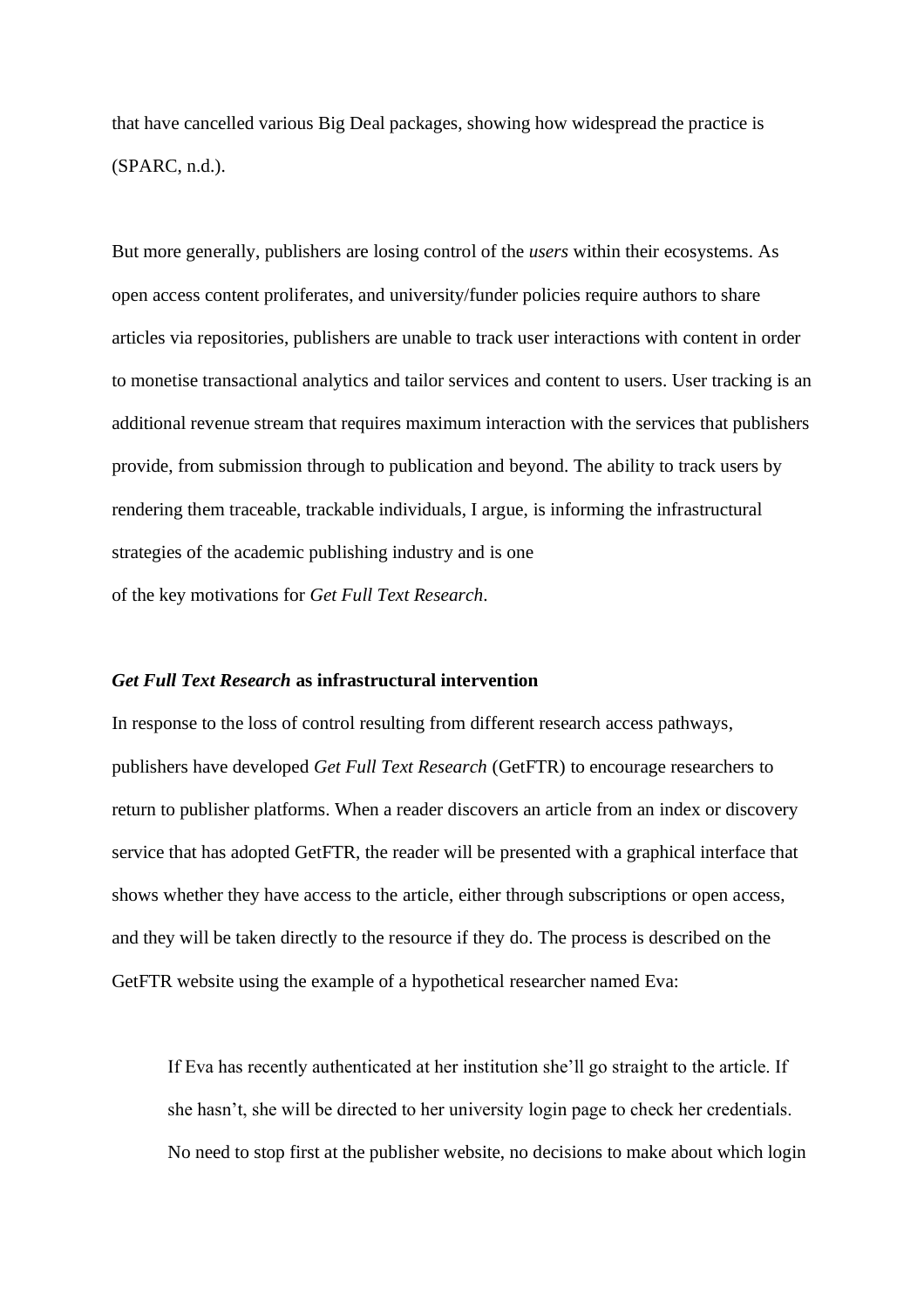to use. The publisher seamlessly delivers the article to her there and then, without her having to know different login details or publisher website addresses. And if she doesn't have access? The publisher can then provide an alternative version of the content, such as a preprint or a read-only version. This all happens instantly, regardless of where Eva is working, whether at home, in the university library, the lab, her local coffee shop or anywhere else. Eva hasn't had to download anything or install additional software. (Get FTR, n.d.)

GetFTR is presented as simple and seamless; it will remove the friction inherent in accessing content between different publishers and will thus provide a better user experience for research access, as argued by the publishing technologist Ian Mulvaney (2019). Moreover, if the reader does not have access through their institutional subscriptions, then GetFTR suggests that an 'alternative version' would be made available through a preprint or read-only version. This means that publishers will retain traffic from open access and non-legal sources through the provision of research beyond the version of record (e.g., a preprint) or that may have limited functionality (e.g., it is not downloadable) but must be accessed on the publisher's platform through its article viewer software. In either case, publishers retain control of the pathways to access, including the usage data, reading behaviour and statistics based on them.

GetFTR is an infrastructural intervention that will allow publishers to retain control of access pathways by intervening in the digital infrastructures that order researcher behaviour. It does this through the usage of a technology called 'Seamless Access' that allows single sign-on authentication across different publisher platforms. Based on the recommendations of the RA21 project described above, Seamless Access is a service that authenticates the user's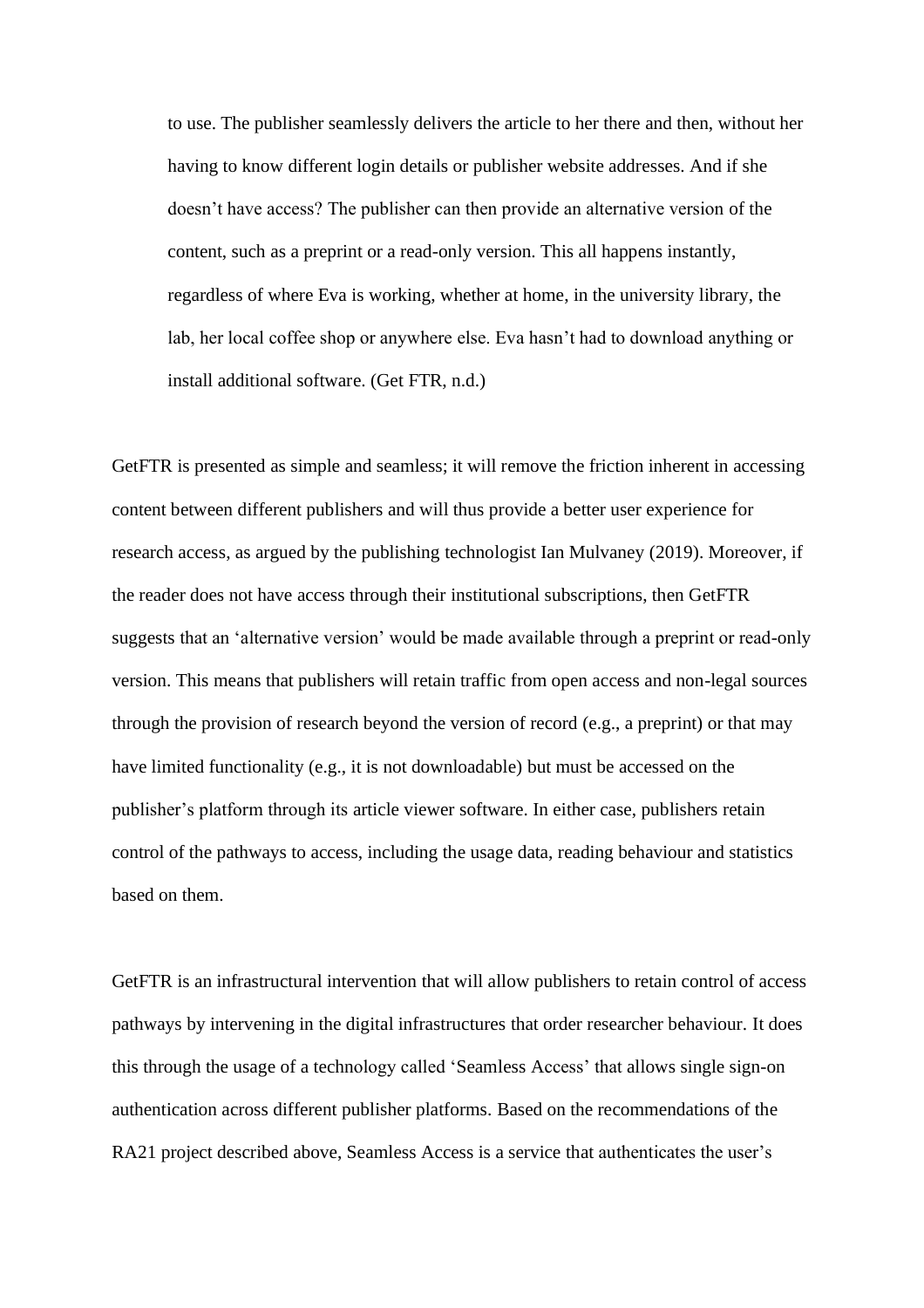browser and prevents them from requiring to continually authenticate their details each time they need access to a publisher's resources. GetFTR deploys this technology to indicate to a user whether they have access to content, providing direct access if so or offering alternative pathways if not, thus extending the 'seamlessness' beyond the content to which a user subscribes and towards alternate versions where available.

It is worth at this stage thinking about the relationship between seamlessness and infrastructure, particularly how infrastructure has the ability to blend in the background while impacting on the behaviour of those interacting with it. For Leigh Star, infrastructure is itself *defined* in part by seamlessness, i.e., it only becomes 'visible' when it breaks down, stops working and its seams are revealed (Star, 1999, p. 382). The invisibility of infrastructure also allows it to embody certain standards that may not be immediately apparent to the end user (ibid). Infrastructures are also modular and interconnected, meaning that adapting or redesigning them is not a simple process and instead requires negotiations between a range of different actors and user groups. This is to say that although infrastructure may appear benign and natural, it actually has a profound ability to influence and shape user behaviour, as the designers of GetFTR understand.

Understood according to Star's work, scholarly communication infrastructures are actually quite visible, rather than seamless, and reveal themselves in a manner of ways through a user's experience. For example, the connection between publisher portals and academic databases is not a smooth process. The seams are revealed in every literature search and continual need to authenticate across modular platforms. Each authentication represents a breakdown in the user's experience and makes visible the mediating points between various infrastructures at hand, even for those with access to all the resources they need. In fact, the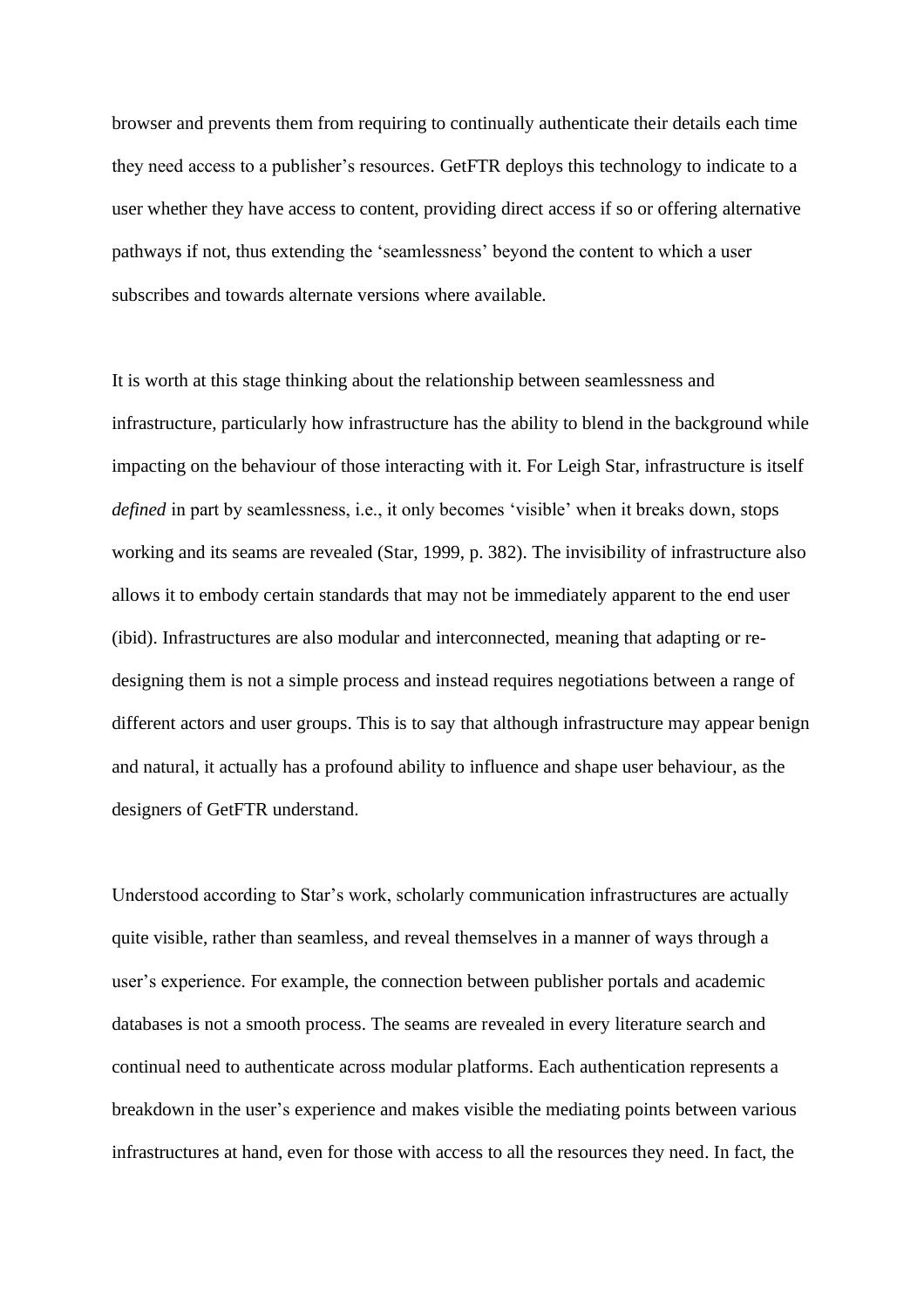continual need to authenticate serves as a reminder of certain economic and institutional privileges associated with research access: research access is anything but seamless for those without access to a well-stocked university library. The connecting points between search engines and published resources can be navigated by those with access, whereas they are insurmountable for those without. Either way, GetFTR seeks to erase the visible liminality between digital infrastructures by removing this need to continually authenticate. Through the push for 'seamlessness', it thus hopes to make research access *more infrastructural*, according to Star's definition, in the sense that it is less visible to the end user. Though this process may be more convenient for the user, it also leaves them open to being ordered and tracked within the publisher-controlled ecosystem. As users move seamlessly between digital infrastructures, their behaviours and pathways are shaped by the standards that each infrastructure 'embodies' (to use Star's terminology discussed above).

Though GetFTR is an infrastructural intervention that appears relatively minor, it is actually illustrative of a broader shift by the major commercial publishers towards user individuation. By making the authentication process easier (and less visible), and discouraging users from seeking alternative forms of access, publishers hope to keep users interacting with their products and services, not only those that provide access to journal content but also those from across the knowledge production ecosystem. It is a strategy that will allow publishers to track and monetise users from submission to publication by capitalising on the interaction data that takes place on their platforms. As the research consultant Roger Schonfeld writes in the *Scholarly Kitchen* blog:

Publishers will naturally elect to route not only entitled users to their sites for subscription access but also all users to their sites for gold open access publications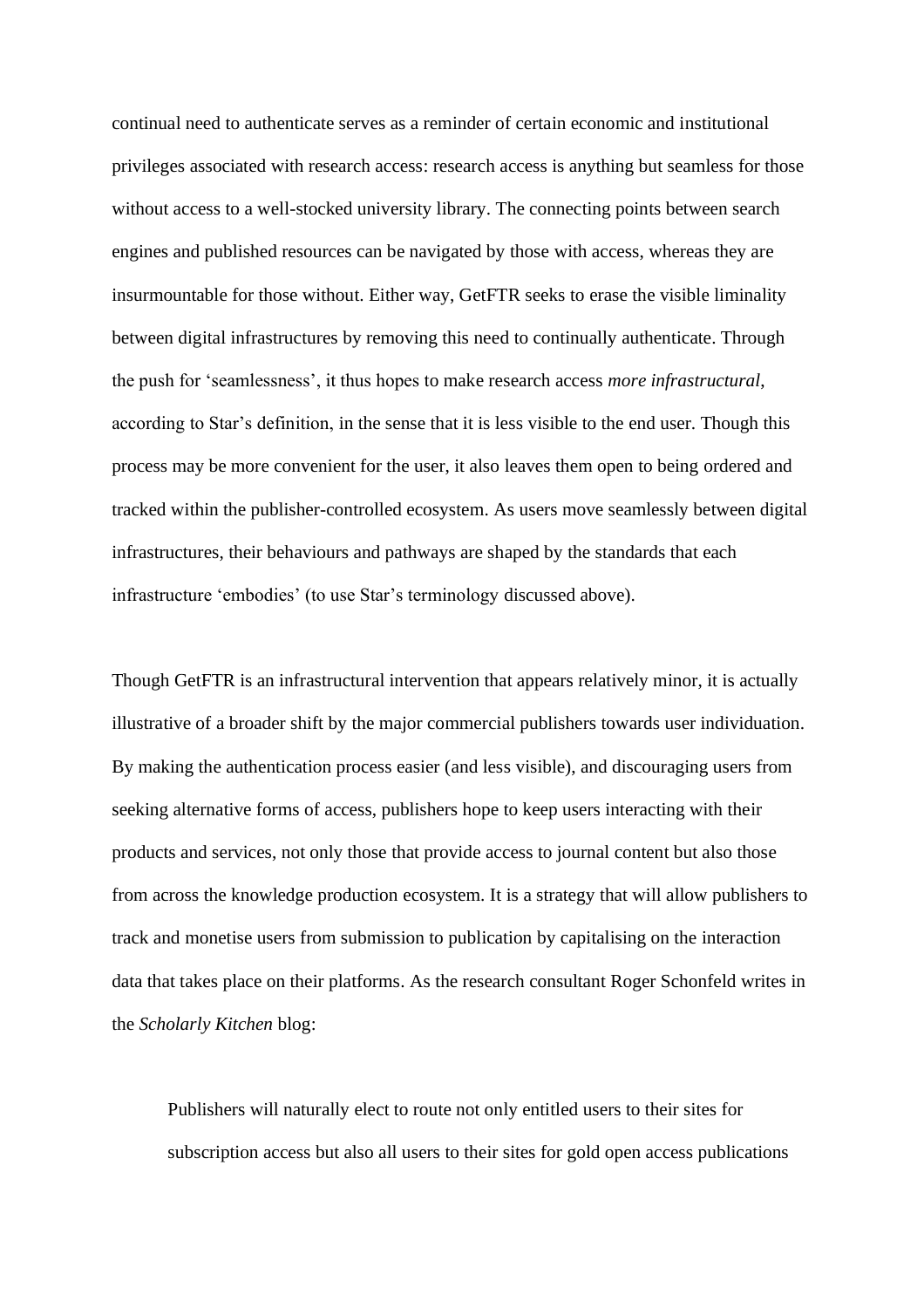— a huge opportunity for them. And it seems likely that most will provide an alternative access option to those who do not have subscription access, seeing it as a chance to gather user data and explore an array of sales opportunities (Schonfeld, 2019a).

This 'huge opportunity' is not one that requires the sale of journal content or subscriptions, but rather entails tracing and monetising the interactions of users to the greatest extent possible. In order to do this, users must be individuated, which is to say interpellated by publishers as separate, trackable entities.

In the current academic publishing system, readers primarily interact with publisher services to access the content they require by actively authenticating via their institutional subscriptions. In the GetFTR system, the user's institutional subscriptions are continually authenticated and so their entitlements are known in advance. The current system is contentcentric while GetFTR is user-centric, i.e., the former approach confirms whether or not the journal content is available to the reader, while the latter attempts to connect the user to a version of the content based on their access privileges. Schonfeld describes this as a process of 'recentering product offerings around researchers' in a way that focuses products on user 'identity management' rather than on the content being published. For Schonfeld, this turn to identify management is 'absolutely vital to enable research collaboration, assessment, and showcasing, along with product personalization and an array of adjacent opportunities' (Schonfeld, 2019a). GetFTR is illustrative of this strategy to individuate readers into single, quantifiable, 'personalizable' units through its promise of convenient, seamless access.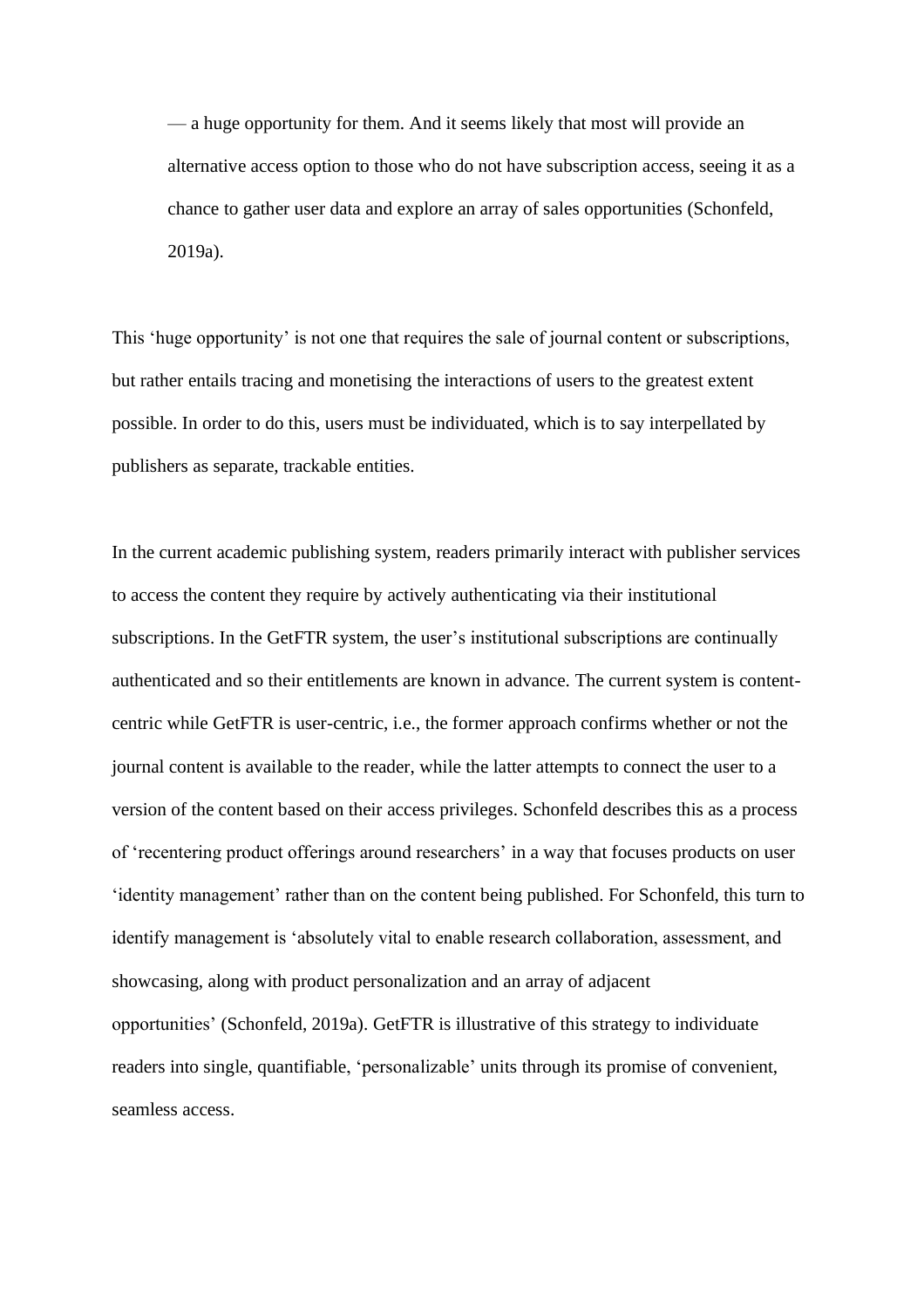Many librarians and technologists have reacted to GetFTR (and seamless access more generally) with caution over the privacy issues of such a service. For Peter Murray, GetFTR has the potential to share 'personally identifiable' information such as a patron's IP address (Murray, 2019). Similarly, Lisa Hinchliffe points to the privacy issues associated with the Seamless Access technology that under pins GetFTR, writing: 'The predecessor project, RA21 raised many concerns related to control over and privacy of user data and the future of publisher support for proxy and IP based authentication, access pathways that are valued and broadly implemented in academic libraries' (Hinchliffe, 2019). These concerns are also outlined by Hinchliffe in article in *Science*: '[P]ublishers employing the service might eventually require universities to provide details about users who log in, such as their names and academic departments, as a condition for accessing journal articles. They could potentially use those data for business purposes, perhaps selling it to third-party data aggregators' (Brainard, 2019). However, for Ian Mulvany, user privacy is less of a concern because 'GetFTR explicitly states that they don't get any information about the user' (Mulvany, 2019).

But the concerns about privacy and data extraction reveal the direction of travel rather than publishers' actual ability to track users under GetFTR. The developers of Open Access Button, a service for automatically requesting copies of paywalled journal articles from their authors, argue that '[u]ser privacy is under threat. But, as commercial players lock up this space, we should expect the first policies here to be 'not as bad as expected' as they push for mass adoption. However, policies change, and we should be clear about who's in the driver's seat as they do' (Open Access Button, 2019). Once GetFTR becomes a standard way of accessing journal content – by both subscribing and non-subscribing readers – one can expect privacy rules to be relaxed for maximum user data extraction. This is why GetFTR is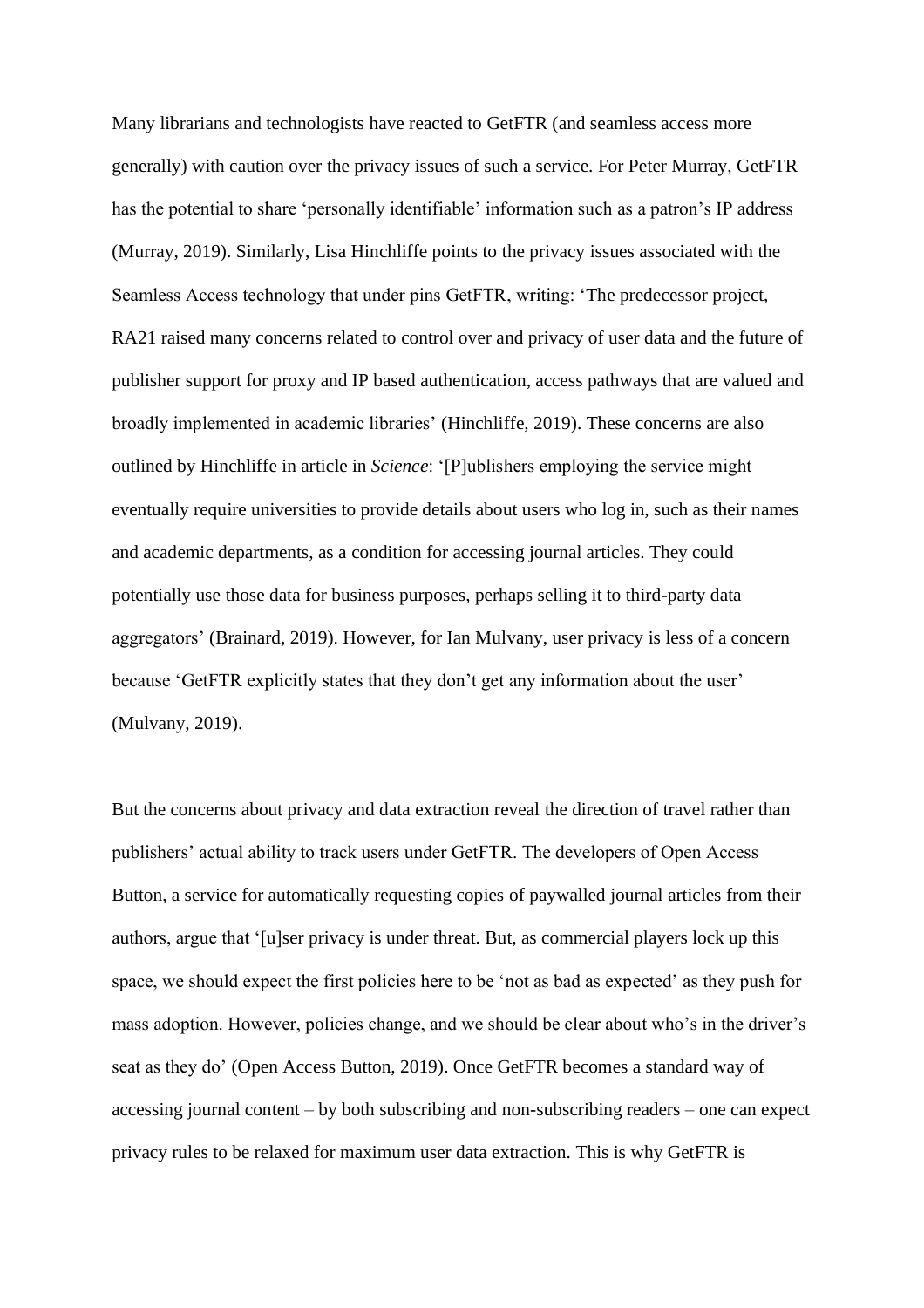indicative of the strategy by the publishing oligopoly to individuate and subsequently track users across their ecosystems. The approach is especially noteworthy for how publishers are collaborating rather than competing on ways to individuate and track users, illustrating that extractivism is the next frontier for the business strategies of commercial publishing more generally, but that this can only be achieved by firstly making users trackable on publisher platforms.

The collaboration around GetFTR is therefore indicative of a more general strategy to nurture the conditions for data extractivism, or to create what Julie E. Cohen terms a *biopolitical public domain*: 'a repository of raw materials that are there for the taking and that are framed as inputs to particular types of productive activity' (Cohen, 2018). The biopolitical public domain presupposes that interactions on the web are 'available and potentially valuable' and 'raw', which is to say that companies are allowed to collect data and turn it into something of value (ibid). This is the logic that industries are using to justify appropriation; user data is not owned by the user itself but is 'there for the taking' by companies to process into something of value for their users and others. But in order to claim this, the conditions for such a biopolitical public domain have to be created. The final section of this article looks to understand and explain the implications of this shift against a more holistic assessment of extractivism by publishers.

#### **The turn to data extraction by academic publishers**

Through its attempts to keep users interacting with publisher-provided services, GetFTR individuates users in a way that places researchers, rather than published content, as the focal point of scholarly communication. This represents a broader ontological shift in academic publishing towards the user and their research behaviours. Publishers now seek user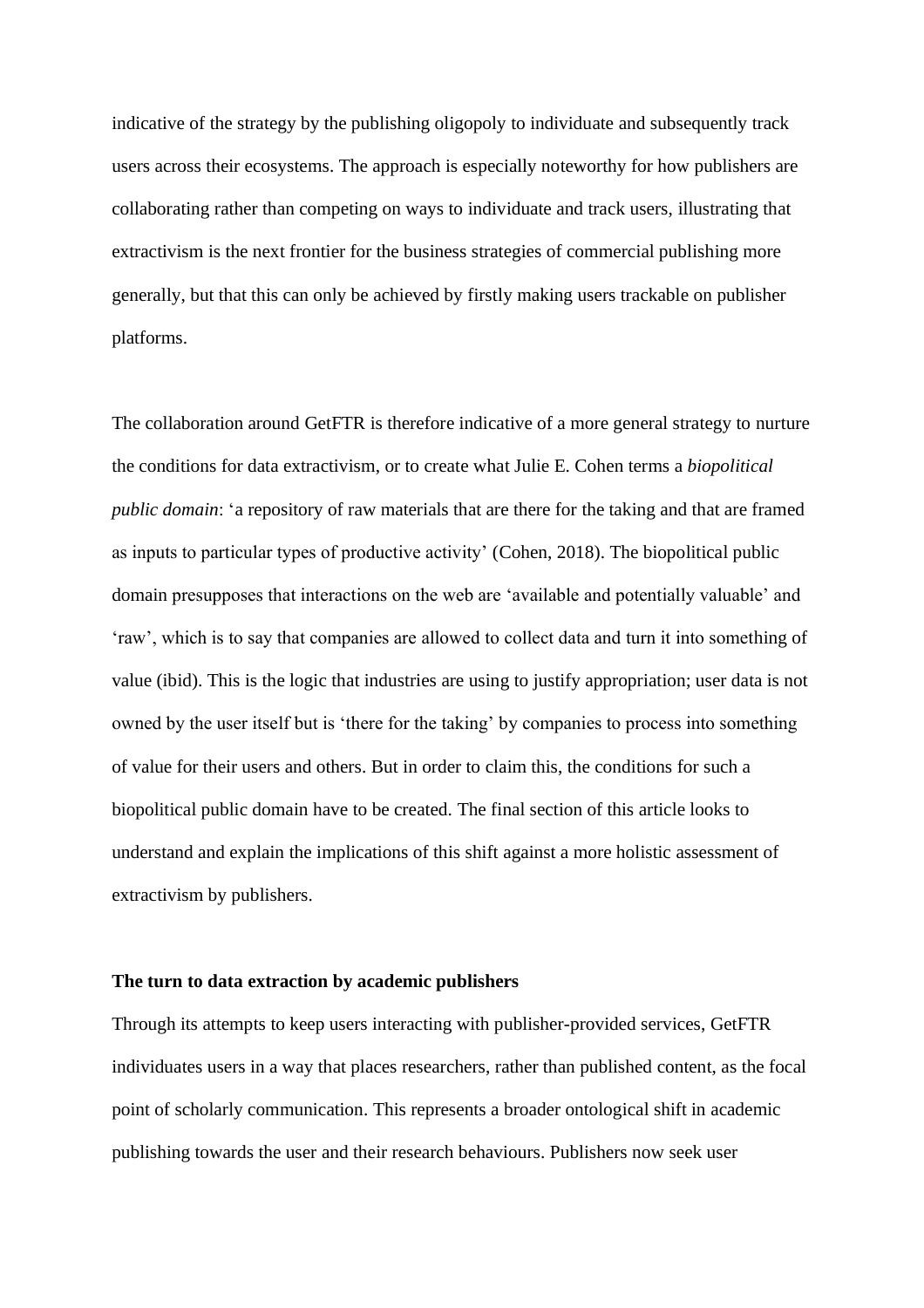integration and interaction with all elements of the end-to-end publishing workflow from personalised research recommendations to evaluative metrics and beyond. Through a process of vertical integration of products and services, publishing companies are able to track researcher data from pre-submission to publication and beyond (Posada & Chen, 2018).

For example, having recently rebranded itself from publisher to 'information analytics' business, Elsevier is at the forefront of the shift towards user data. The CEO of Elsevier, Kumsal Bayazit, describes its strategy to 'build data, acquire it, license it, aggregate it, and then build contributed databases where their customers can contribute' (van Loon, n.d.). Alongside its extensive journal portfolio, Elsevier has access to many millions of citation records through its Scopus databases, which Bayazit describes as 'a rich data set for us to mine' (ibid). In addition to this, Elsevier has been strategically acquiring startup businesses across the entire research and publication lifecycle, including altmetrics company Plum Analytics, citation manager Mendeley, preprint server Social Science Research Network and university repository platform Bepress, among many others (Posada & Chen, 2018). These acquisitions are not valued for the content they create but the data analytics they generate through user interactions across Elsevier's products and services.

A recent landscape report from the Scholarly Publishing and Academic Resources Coalition (SPARC) illustrates the shift to data analytics by the publishing industry. Rather than pursuing acquisitions of publications, Elsevier has instead broadened its products to reach new markets, explicitly indicating its 'intent to increasingly serve university administrations, funding bodies, and governments with tools aimed at estimating and improving the productivity of research and optimizing funding decisions' (Aspesi et al., 2019, p. 14). This means that Elsevier, and other big publishers, are looking to broaden their customer base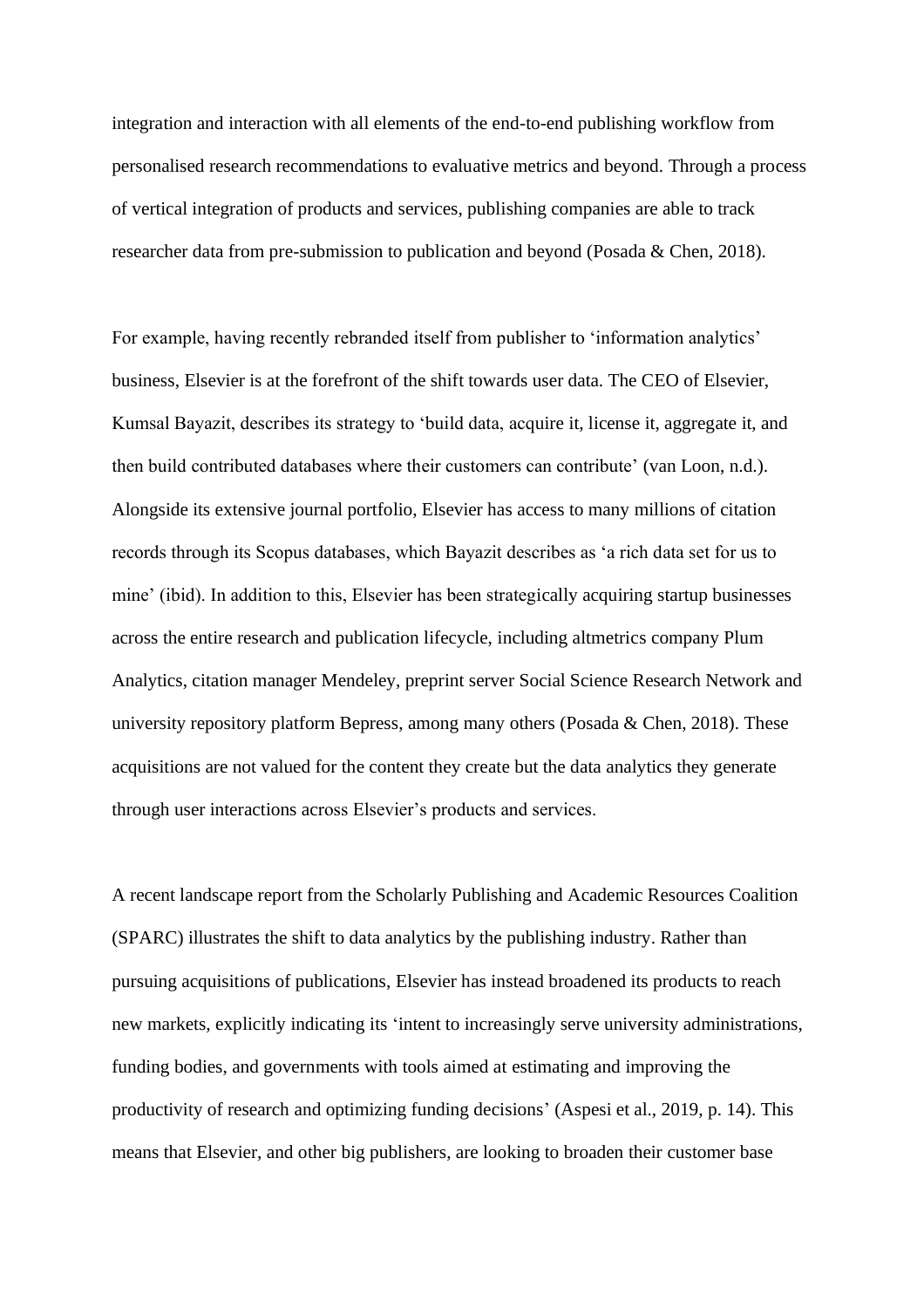beyond the library and into other areas of the university and higher education, especially to those interested in measuring performance or understanding researcher behaviours (Lamdan, 2019). As Penny Andrews writes, 'the real threat may not be publisher control of research outputs, but of workflows and data flows, which are far more difficult for either researchers or librarians to ethically disrupt' (Andrews, 2018, p. 208). This practice is all the more sinister when libraries are bypassed entirely through national deals for open access, such as in the Netherlands where Elsevier receives access to user data in exchange for providing open access to its content (Elsevier, 2019).

The data-driven business models of publishers are therefore more holistic in how they relate to the entire research lifecycle and more expansive in terms of their potential customer base. Alongside universities, funders and governments, publishers are also able to share data across all their parent companies' holdings. For example, Sarah Lamdan explores how Elsevier's parent company RELX is seeking to amass and process huge caches of data across their company, including its 'legal solutions' company LexisNexis that is 'selling the surveillance products that help law enforcement track, detain, and charge people with crimes' (Lamdan, 2019). Part of this process, Lamdan argues, entails surveillance of library patrons, many of whom would be unaware that their data are being packaged and sold to a variety of companies with questionable ethical practices.

So, the ultimate aim of GetFTR is part of a larger project to stabilise users by individuating them such that they can be traced across the products and services of commercial publishers looking to monetise the data generated. Roger Schonfeld has explored the possibility that the move towards seamlessness may in fact be an attempt to turn publisher access portals into 'supercontinents' whereby users may access 'a truly central platform for discovery, access,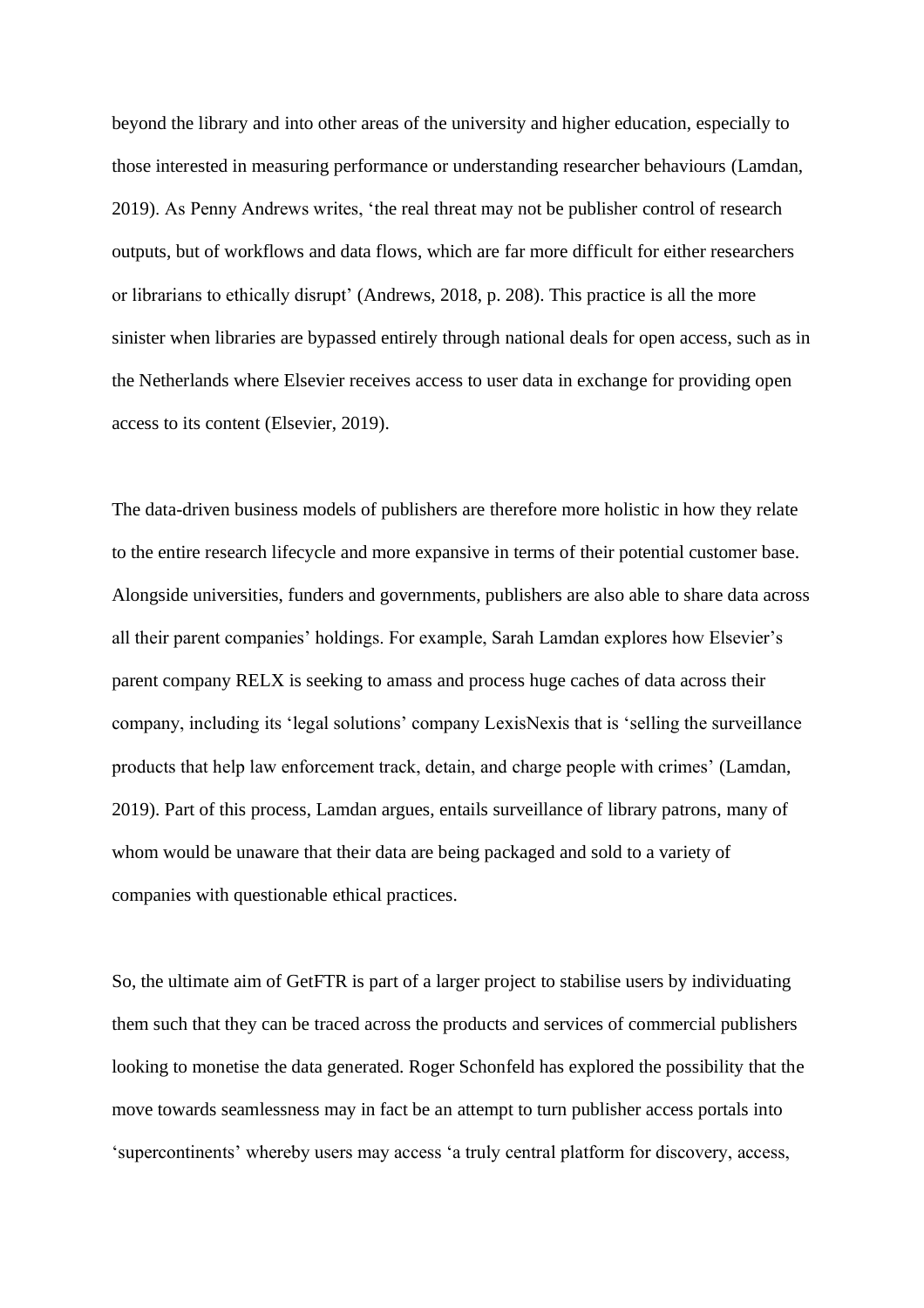and use' from across all publishers (Schonfeld, 2018). Schonfeld writes: 'access is difficult, since authorization must take place separately for each platform. The personalization that researchers crave to improve their productivity is challenging, since user accounts are siloed on a platform basis. Band-aid solutions like RA21 will do nothing more than attempt to build bridges across archipelagos, rather than solving the underlying fragmentation problem' (Schonfeld, 2018, p. unpaginated). For Schonfeld, one solution would be to allow users to access all content through one centralised account (a 'supercontinent' rather than a series of interconnected 'archipelagos'), rather than maintaining individual accounts connected through a service like GetFTR.

When taking into account publishers' desire to create a biopolitical public domain of accessible and monetizable data, the supercontinent metaphor seems a likely prospect for the future of publishing. In this instance, the user itself would be completely trackable across all participating publisher products and services, allowing full appropriation of their interactions for monetary gain. The supercontinent metaphor is also helpful when read against what Couldry and Mejias describe as the turn towards 'data colonialism' within digital capitalism:

'[D]ata colonialism is our term for the extension of a global process of extraction that started under colonialism and continued through industrial capitalism, culminating in today's new form: instead of natural resources and labor, what is now being appropriated is human life through its conversion into data. The result degrades life, first by exposing it continuously to monitoring and surveillance (through which data is extracted) and second by thus making human life a direct input to capitalist production. Data colonialism is, in other words, an emerging order for appropriating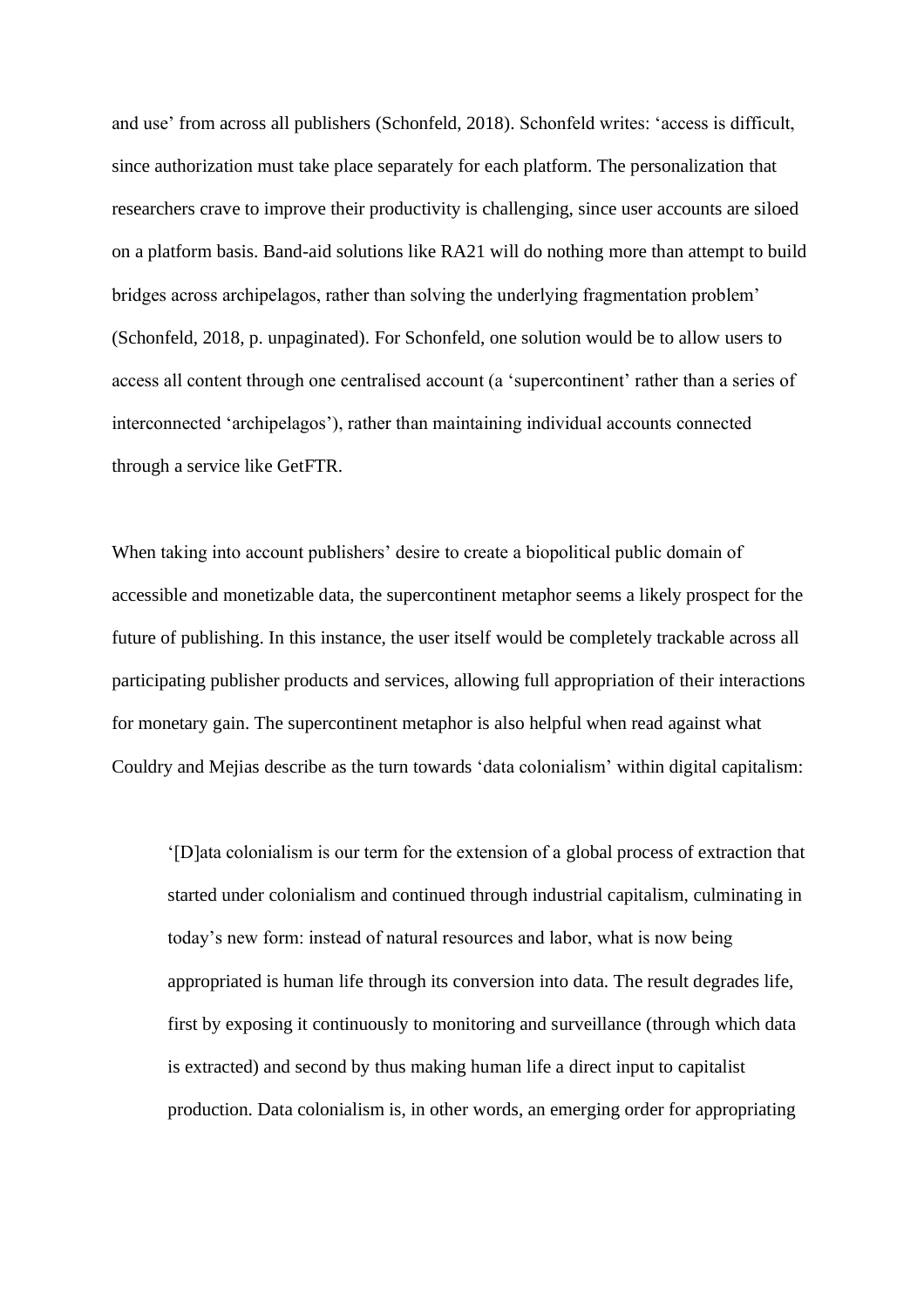and extracting social resources for profit through data, practiced via data relations' (Couldry & Mejias, 2019, p. xix).

Data colonialism is, for Couldry and Mejias, neoliberalism taken to its logical conclusion: the opening up ('literally annexing') of all areas of life to monetisation as data (Couldry & Mejias, 2019, p. 33). It is an exercise of power that makes the individual wholly available for capital, resulting in the 'degradation' of life through continual surveillance.

Although Couldry and Mejias are keen to emphasise that 'colonialism' is not deployed as a metaphor (2019, p. xi), the term fits neatly for my purposes with the idea of the future of research access as a supercontinent, or terrain to be colonised by the publishing oligopoly. By making it easier for researchers to access content, and thus control their access pathways, users become raw materials that can be extracted, processed and used in a variety of ways – either to tailor services or to sell to external customers. Publishers seek end-to-end scholarly communication ecosystems in order to colonise the data of researchers by keeping them interacting on these platforms to the greatest extent possible. Data colonialism is therefore the logical extension of GetFTR.

## **GetFTR and researcher quantification in the university**

It is important to note that universities are complicit in the process of data colonialism; publishers are selling a product that universities consider highly valuable. The higher education sector is one of the primary customers of the data analytics produced by publishers and analytics providers. In a landscape report on the usage of metrics in international research assessment, Wilsdon et al. identified a range of ways in which quantitative metrics are sought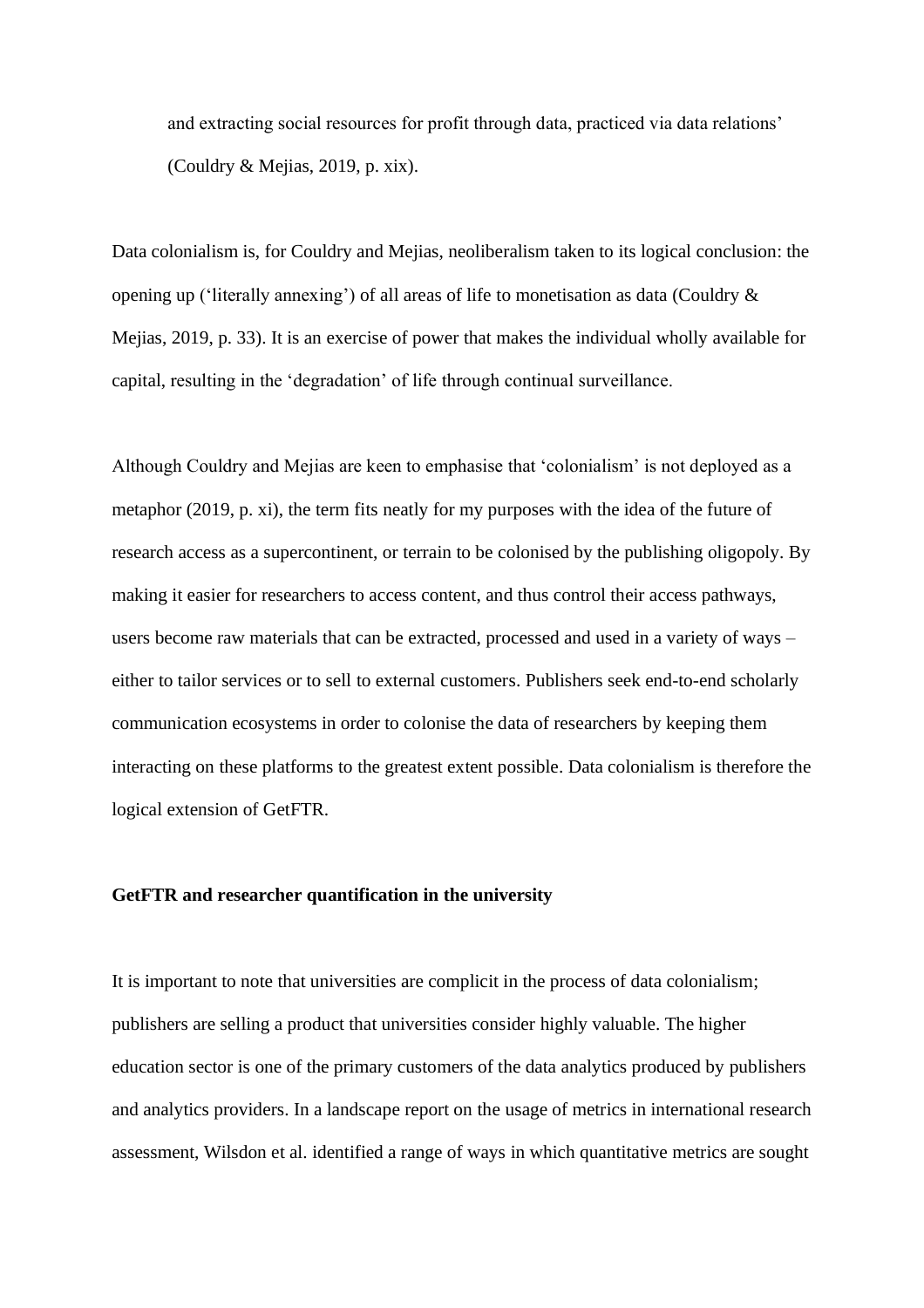after for research assessment, including: 'demands by policymakers for more strategic intelligence on research quality and impact; the need for institutions to manage and develop their strategies for research; competition within and between institutions for prestige, students, staff and resources; and increases in the availability of real-time 'big data' on research uptake, and the capacity of tools for analysing them' (Wilsdon et al., 2015, p. vii). The authors highlight how publishing and analytics companies have responded to these needs through altmetric services, CRIS (Current Research Information Systems), research data management platforms and other performance tracking software (Wilsdon et al., 2015, p. 39).

The individuation of users through interventions like GetFTR is illustrative of the turn towards quantification in higher education. As universities increasingly rely on empty notions of 'excellence' to which academics should adhere (Moore et al., 2017; Readings, 1996), there is greater measurement and concentration of practices that purport to reflect this excellence. Alongside traditional indicators of quality such as journal prestige and Impact Factor, weaknesses notwithstanding, researchers are also now assessed by a broader mixture of quantitative indicators such as article-level metrics, funding awards and citation counts. Universities want to be able to track this in order to understand who is adequately performing and, crucially, who is not. The data-driven insights sold by publishers may allow universities to predict career trajectories and understand which areas of scholarship are more marketable to prospective students (Aspesi et al., 2019, p. 16).

Much like with GetFTR, the move towards researcher quantification and tracking is collaborative between major publishing and technology companies, rather than purely based on competition, further revealing the desire by the publishing industry to create the conditions for a biopolitical public domain of available and extractable data. The 'Open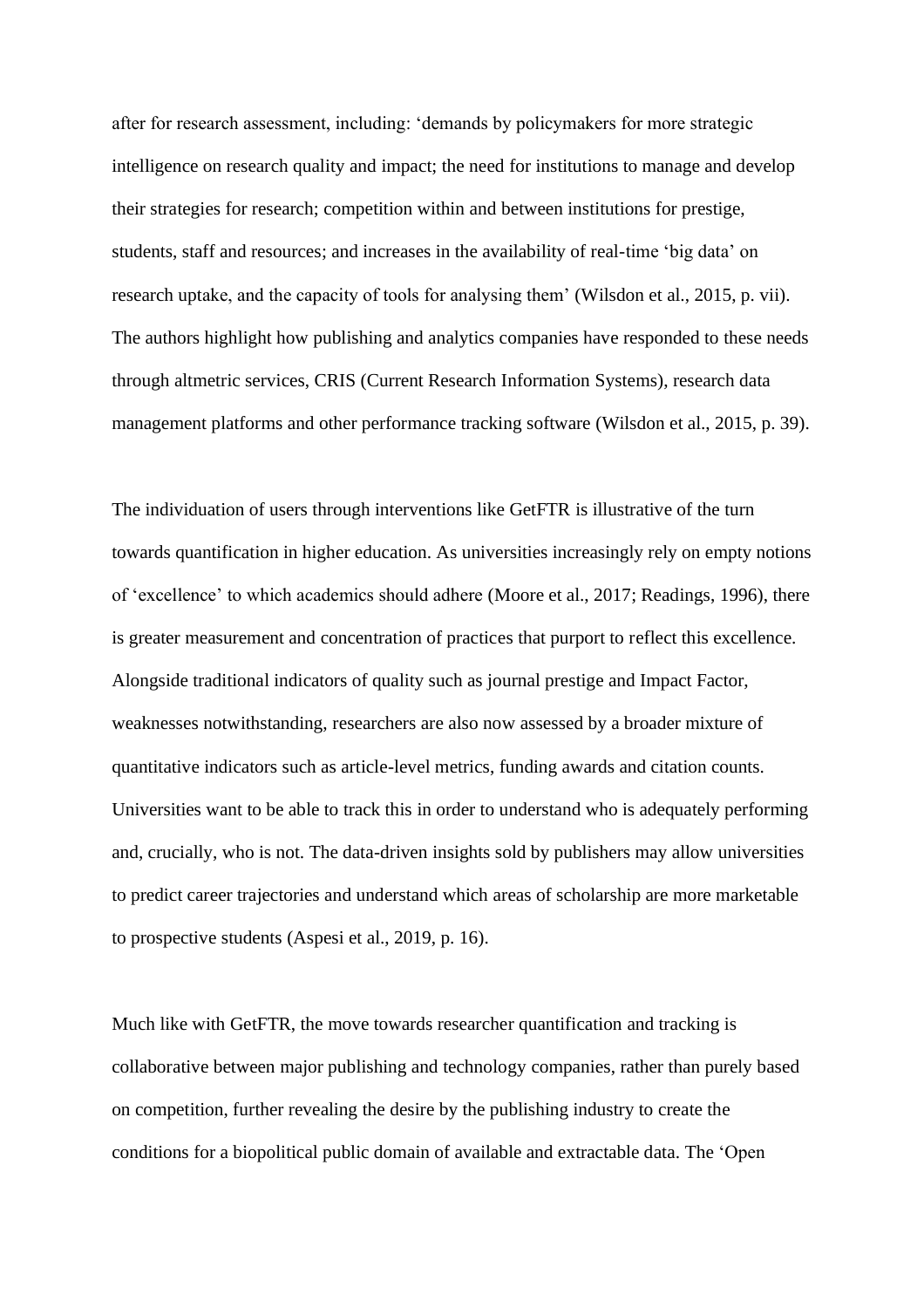Researcher Contributor Identification Initiative' (ORCID) is another example of this collaborative approach to creating a biopolitical public domain. A not-for-profit multistakeholder collaboration, ORCID is funded by large commercial publishing houses, including the publishing oligopoly discussed here, alongside many other not-for-profit institutions, universities and research institutes. The initiative started out as a simple and seemingly benign project to disambiguate researchers by assigning them a unique alphanumeric code associated to associate with their publications. This allows researchers to still obtain credit for their publications when, for example, they move institution, change their name, or share a name with another researcher: the alphanumeric code follows acts as the unique identifier in each case.

Yet ORCID is now integral to the performance tracking of universities across the world. Many journals have made ORCID a mandatory feature of their submission system infrastructures, while entire national higher education systems are requiring their academics to sign up for the service (Carter & Blanford, 2017; Scott & Thomas, 2018). What began as an opt-in tool to disambiguate authorship is now an often-mandatory component of higher education's disciplinary mechanisms. Like GetFTR, this is achieved through individuating researchers in a way that allows them to be trackable by universities as single, quantifiable units. Universities, publishers and other actors in higher education are all working towards the same goal, but often for different reasons. For universities, quantification affords the potential to understand researcher performance, while the publishing oligopoly seeks consolidation of their market power. Researchers may even desire many of the features that promote individuation, such as increased interoperability of services, ease of research access, and the ability to track and present their research outputs. But this benefits will ultimately come at the price of greater surveillance and data extraction, or what Shoshana Zuboff terms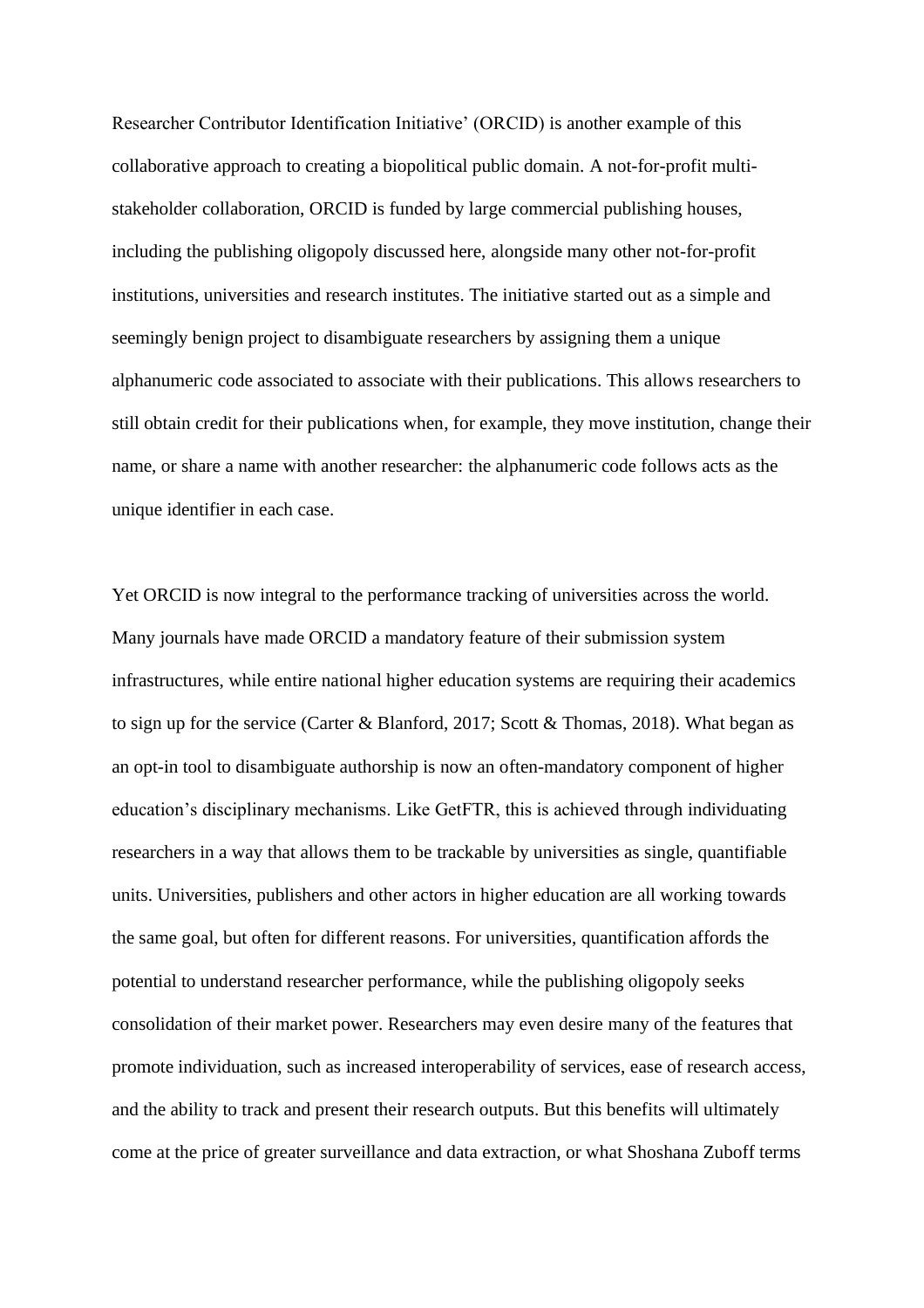a 'twenty-first century Faustian compact' due to the impossibility of resisting these services (Zuboff, 2019, p. 11).

#### **Concluding remarks**

Much like the single-sign-on universes of Google, Facebook and Amazon, commercial scholarly communication is rapidly moving to an era in which the individual user, rather than the published content, is positioned as the focal point of the publishing industry. The seemingly small infrastructural intervention of *Get Full Text Research* is indicative of a broader trend to individuate researchers in order to keep them within the walled gardens of the academic publishing oligopoly, thus preventing them from accessing research in other ways (illicit and otherwise). Ostensibly, GetFTR is promoted to help researchers easily access content without needing to navigate cumbersome authentication systems, yet this comes with the added benefit to publishers of keeping researchers continually interacting with their products and services. With some commentators predicting a move towards a single platform ('supercontinent') for all research access, the five largest publishers – theorised here as the publishing oligopoly – stand to benefit considerably from this new arrangement, especially as they increasingly move towards the provision of data analytics alongside published content.

I have theorised this move as indicative of the desire by the publishing oligopoly to create a biopolitical public domain of user data that is extractable through practices of data colonialism (Cohen, 2018; Couldry & Mejias, 2019). Importantly, this newly extractable resource is created collaboratively with other publishers, not just through GetFTR but also ORCID and other initiatives too. Universities and governments are encouraging this shift through their desire for analytics based on researcher outputs and performance, reflective of a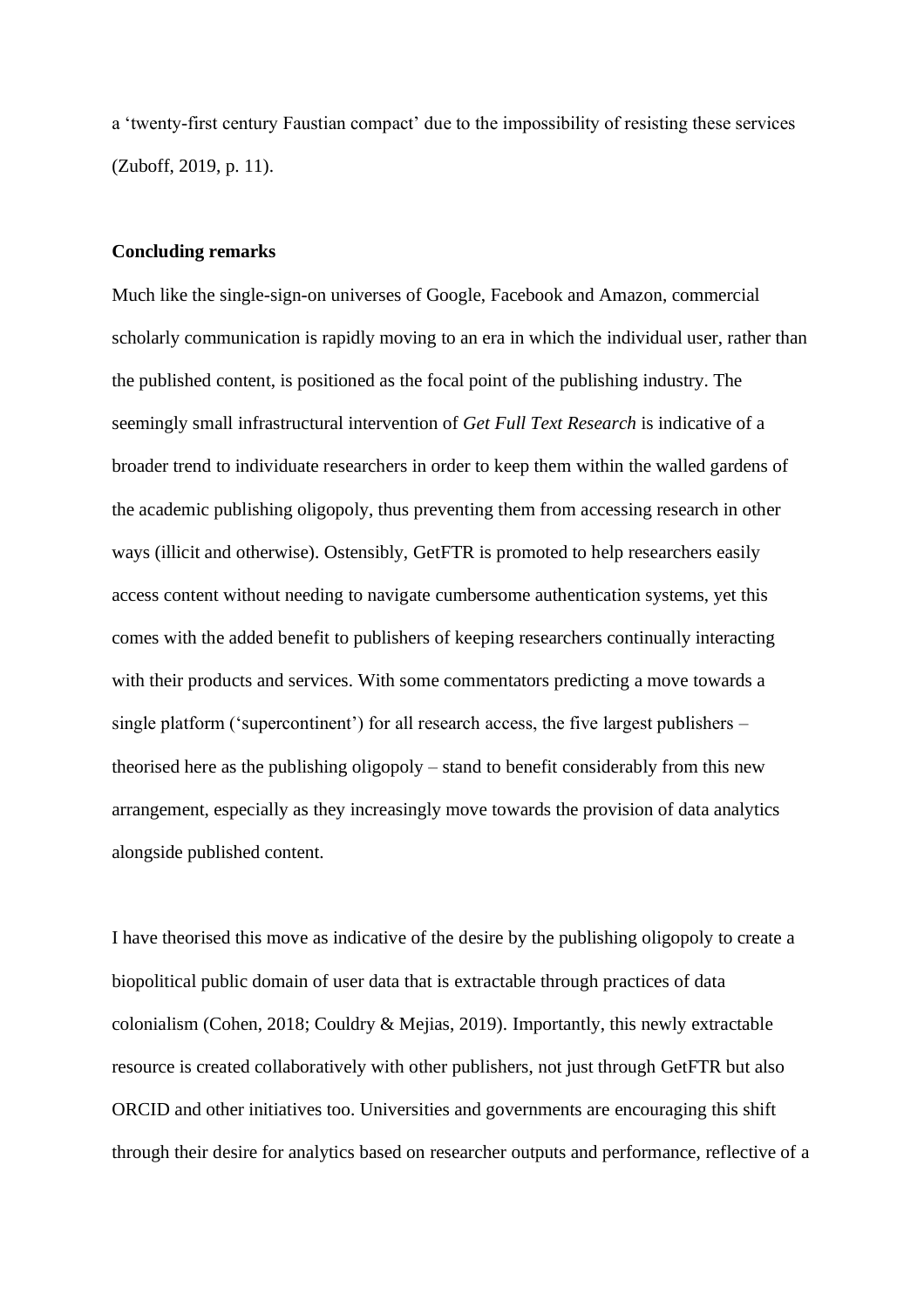hypercompetitive environment where quantitative measures are required to understand researcher performance. The result of this practice of data colonialism, as Couldry and Mejias write, 'degrades life, first by exposing it continuously to monitoring and surveillance (through which data is extracted) and second by thus making human life a direct input to capitalist production' (Couldry & Mejias, 2019, p. xix). This is the direction in which publishing is heading.

Higher education is not unique in the move to data extraction and surveillance, nor have I explored the full implications of it here, and countering the threat will provide challenging as in other industries. Yet academic publishing is unique in how much of the editorial labour and content is provided by academics for free, traditionally conceived as part of the academic job, and this offers the opportunity for academics to demand certain conditions of the publishing industry. The ability of publishers to design systems to promote data colonialism is largely down to the fact that universities have ceded control of scholarly communication infrastructures to private, for-profit companies, through a process of marketisation that was to hasten in the 1980s and culminate in the system that exists today. Advocates of more ethical publishing systems initially conceived of open access as a way to hold publishers accountable, though in practice open access has allowed commercial publishers to increase their stranglehold through article-processing charges and has even provided the conditions for data extraction (as explored here).

Instead, the turn to data extraction requires an intervention into the free market practices of academic publishers, including through systems of governance and data trusts and privacy policies managed by and with academic communities themselves. This means that academics should be able to collectively demand conditions of publishers around how data is collected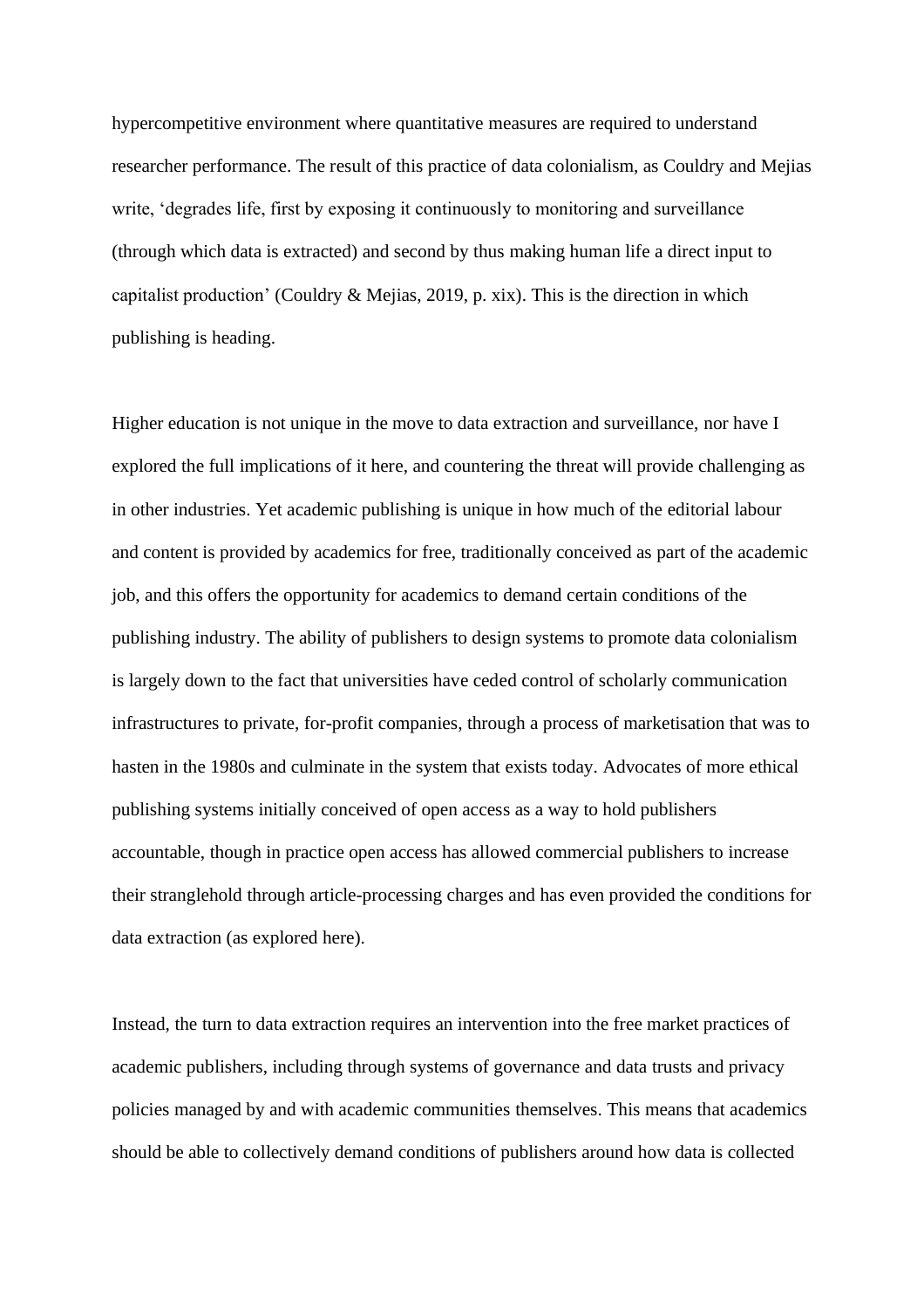and used, and to whom it is sold. In a roadmap document on combatting the threat of privately-owned academic infrastructure, the Scholarly Publishing and Academic Resources Coalition (SPARC) divide these interventions into 'risk management', 'strategic choices' and 'community actions', a holistic approach to countering the threat (SPARC, 2019). There are also many initiatives underway to build open-source publishing infrastructures that do not permit this kind of data extraction, by organisations such as Invest in Open Infrastructure, the Community-led Open Publishing Infrastructures for Monographs (COPIM) and the cooperatively-managed Latin American technology consortium Amelica. Many of these operate on a fraction of the budgets of large commercial publishers and may struggle to compete for support without broader academic engagement.

But ultimately, the push to individuate and track researchers is not purely an external threat from commercial publishers. As I have shown, it is a demand of the higher education sector more generally and will therefore require a political solution. Universities want to track researchers because they are primarily acting as businesses looking for an economically efficient way of making decisions and measuring staff performance. Academics are forced to rehearse cultures of individualism due to the need to participate in a hypercompetitive academic job market that works against collective action by promoting self-interest above all. This is to say that universities are culpable for the turn to extractivism: academic publishers are merely serving this culture and promoting new and invasive ways of monetisation through data extractivism.

#### **References**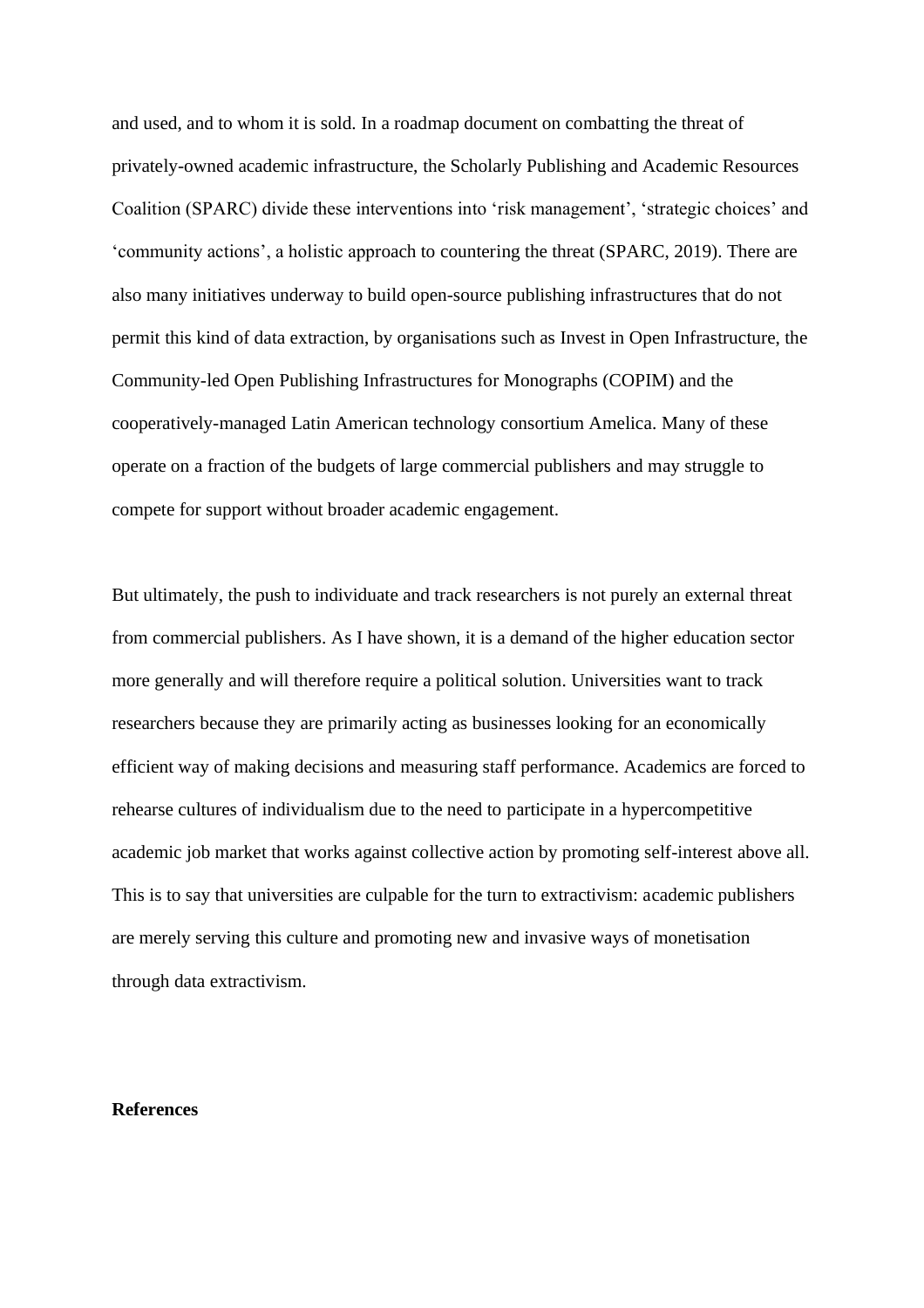- Andrews, P. C. S. (2018). "Putting It Together, That's What Counts": Data Foam, a Snowball and Researcher Evaluation. In P. V. Moore, M. Upchurch, & X. Whittaker (Eds.), *Humans and Machines at Work* (pp. 203–229). Springer International Publishing. https://doi.org/10.1007/978-3-319-58232-0\_9
- Arsenault, J., Dresselhaus, A., Tokoro, S., & Twardowski, K. (2020). The Authentication Landscape in 2019: One Does Not Simply Walk into Order. *The Serials Librarian*, 1– 5. https://doi.org/10.1080/0361526X.2020.1728733
- Aspesi, C., Allen, N., Crow, R., Daugherty, S., Joseph, H., McArthur, J., & Shockey, N. (2019). *SPARC 2019 Landscape Analysis: The Changing Academic Publishing Industry – Implications for Academic Institutions*. SPARC. https://sparcopen.org/ourwork/landscape-analysis/
- Bohannon, J. (2016). Who's downloading pirated papers? Everyone. *Science | AAAS*. https://www.sciencemag.org/news/2016/04/whos-downloading-pirated-paperseveryone
- Brainard, J. (2019, November 15). Move by journals to 'seamless' off-campus access raises privacy concerns. *Science | AAAS*. https://www.sciencemag.org/news/2019/11/movejournals-seamless-campus-access-raises-privacy-concerns
- Buranyi, S. (2017, June 27). Is the staggeringly profitable business of scientific publishing bad for science? *The Guardian*. http://www.theguardian.com/science/2017/jun/27/profitable-business-scientificpublishing-bad-for-science
- Carter, C. B., & Blanford, C. F. (2017). All authors must now supply ORCID identifiers. *Journal of Materials Science*, *52*(11), 6147–6149. https://doi.org/10.1007/s10853- 017-0919-7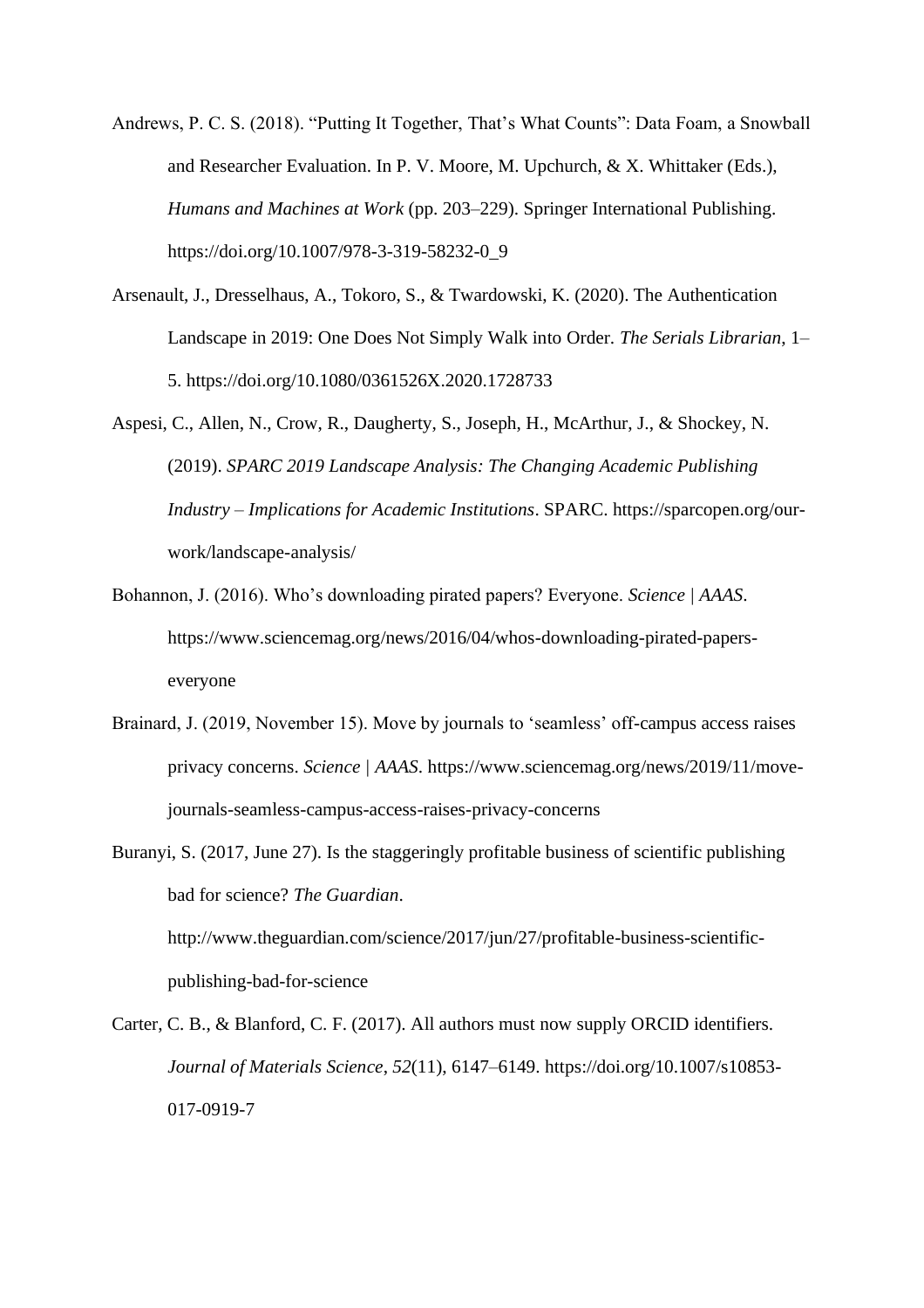Cohen, J. E. (2018). The Biopolitical Public Domain: The Legal Construction of the Surveillance Economy. *Philosophy & Technology*, *31*(2), 213–233. https://doi.org/10.1007/s13347-017-0258-2

- Couldry, N., & Mejias, U. A. (2019). *The costs of connection: How data is colonizing human life and appropriating it for capitalism*. /z-wcorg/.
- Elsevier. (2019). *Dutch research institutions and Elsevier reach framework agreement*. https://www.elsevier.com/about/press-releases/corporate/dutch-research-institutionsand-elsevier-reach-framework-agreement
- Eve, M. P. (2014). *Open access and the humanities: Contexts, controversies and the future*. Cambridge University Press.
- Fried Foster, N. (2014). *Information Literacy and Research Practices*. Ithaka S + R. https://sr.ithaka.org/wpcontent/uploads/2014/11/SR\_Briefing\_Information\_Literacy\_Research\_Practices\_20 141113.pdf
- Get FTR. (n.d.). *Introducing Get Full Text Research*. GetFTR. Retrieved 22 February 2020, from https://www.getfulltextresearch.com/introducing-getftr/
- Himmelstein, D. S., Romero, A. R., Levernier, J. G., Munro, T. A., McLaughlin, S. R., Greshake Tzovaras, B., & Greene, C. S. (2018). Sci-Hub provides access to nearly all scholarly literature. *ELife*, *7*, e32822. https://doi.org/10.7554/eLife.32822
- Hinchliffe, L. (2019, December 10). Why are Librarians Concerned about GetFTR? *The Scholarly Kitchen*. https://scholarlykitchen.sspnet.org/2019/12/10/why-are-librariansconcerned-about-getftr/
- Jamali, H. R. (2017). Copyright compliance and infringement in ResearchGate full-text journal articles. *Scientometrics*, *112*(1), 241–254. https://doi.org/10.1007/s11192-017- 2291-4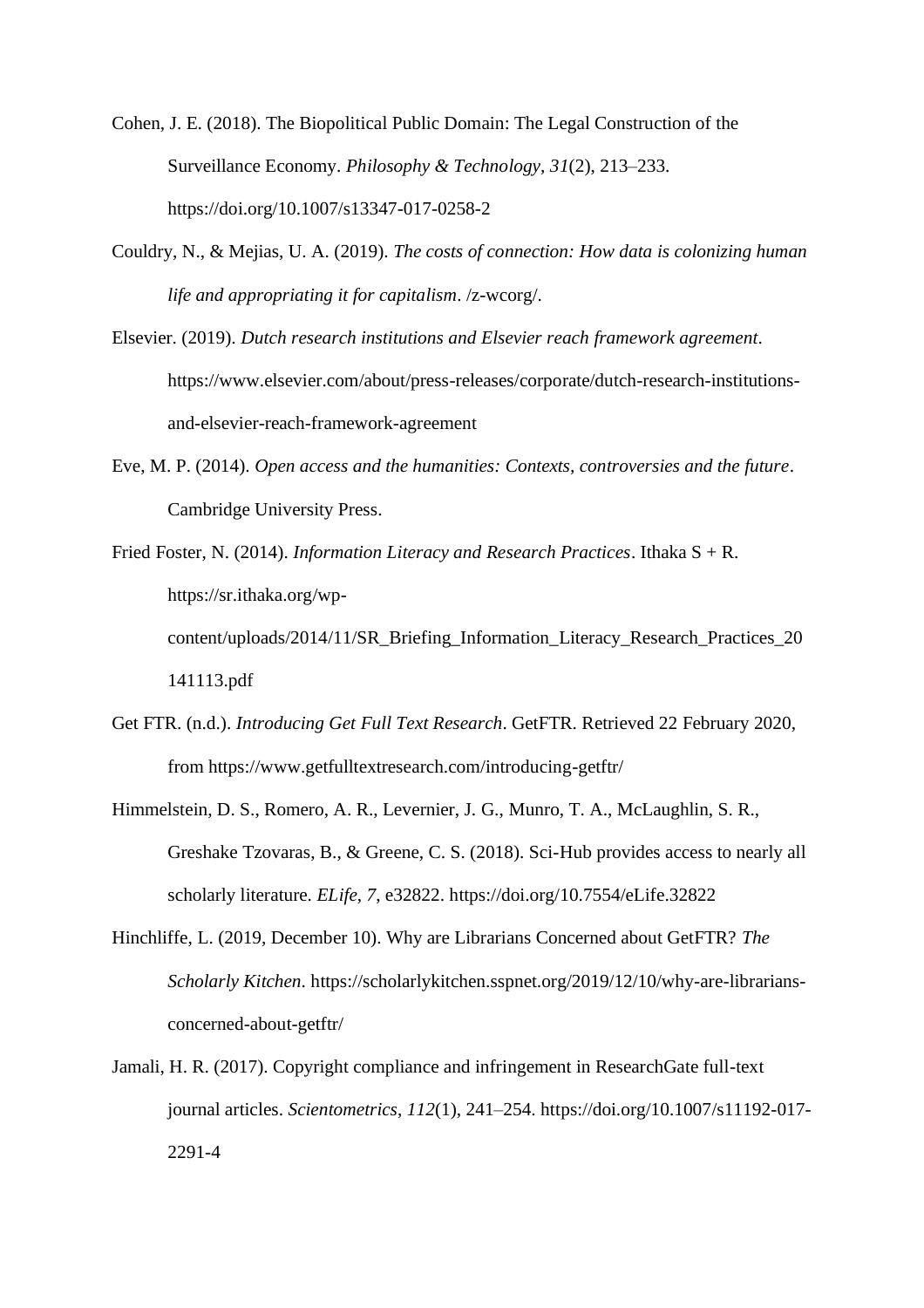- Jamali, H. R., & Nabavi, M. (2015). Open access and sources of full-text articles in Google Scholar in different subject fields. *Scientometrics*, *105*(3), 1635–1651. https://doi.org/10.1007/s11192-015-1642-2
- Lamdan, S. (2019). Librarianship at the Crossroads of ICE Surveillance. *In the Library with the Lead Pipe*. /2019/ice-surveillance/
- Larivière, V., Haustein, S., & Mongeon, P. (2015a). *Big Publishers, Bigger Profits: How the Scholarly Community Lost the Control of its Journals*. *2*, 9.
- Larivière, V., Haustein, S., & Mongeon, P. (2015b). The Oligopoly of Academic Publishers in the Digital Era. *PLOS ONE*, *10*(6), e0127502. https://doi.org/10.1371/journal.pone.0127502
- McKenzie, L. (2019, March 1). University of California cancels deal with Elsevier after months of negotiations. *Inside Higher Education*. https://www.insidehighered.com/news/2019/03/01/university-california-cancels-dealelsevier-after-months-negotiations
- Moore, S., Neylon, C., Paul Eve, M., Paul O'Donnell, D., & Pattinson, D. (2017). "Excellence R Us": University research and the fetishisation of excellence. *Palgrave Communications*, *3*, 16105.
- Morozov, E. (2018, August 19). There is a leftwing way to challenge big tech for our data. Here it is | Evgeny Morozov. *The Guardian*. https://www.theguardian.com/commentisfree/2018/aug/19/there-is-a-leftwing-way-tochallenge-big-data-here-it-is
- Mulvany, I. (2019, December 11). Thoughts on GetFTR. *ScholCommsProd*. http://scholarlycomms-product-blog.com/2019/12/11/thoughts\_on\_getftr\_/
- Murray, P. (2019, December 28). What is known about GetFTR at the end of 2019. *Disruptive Library Technology Jester*. https://dltj.org/article/getftr-update/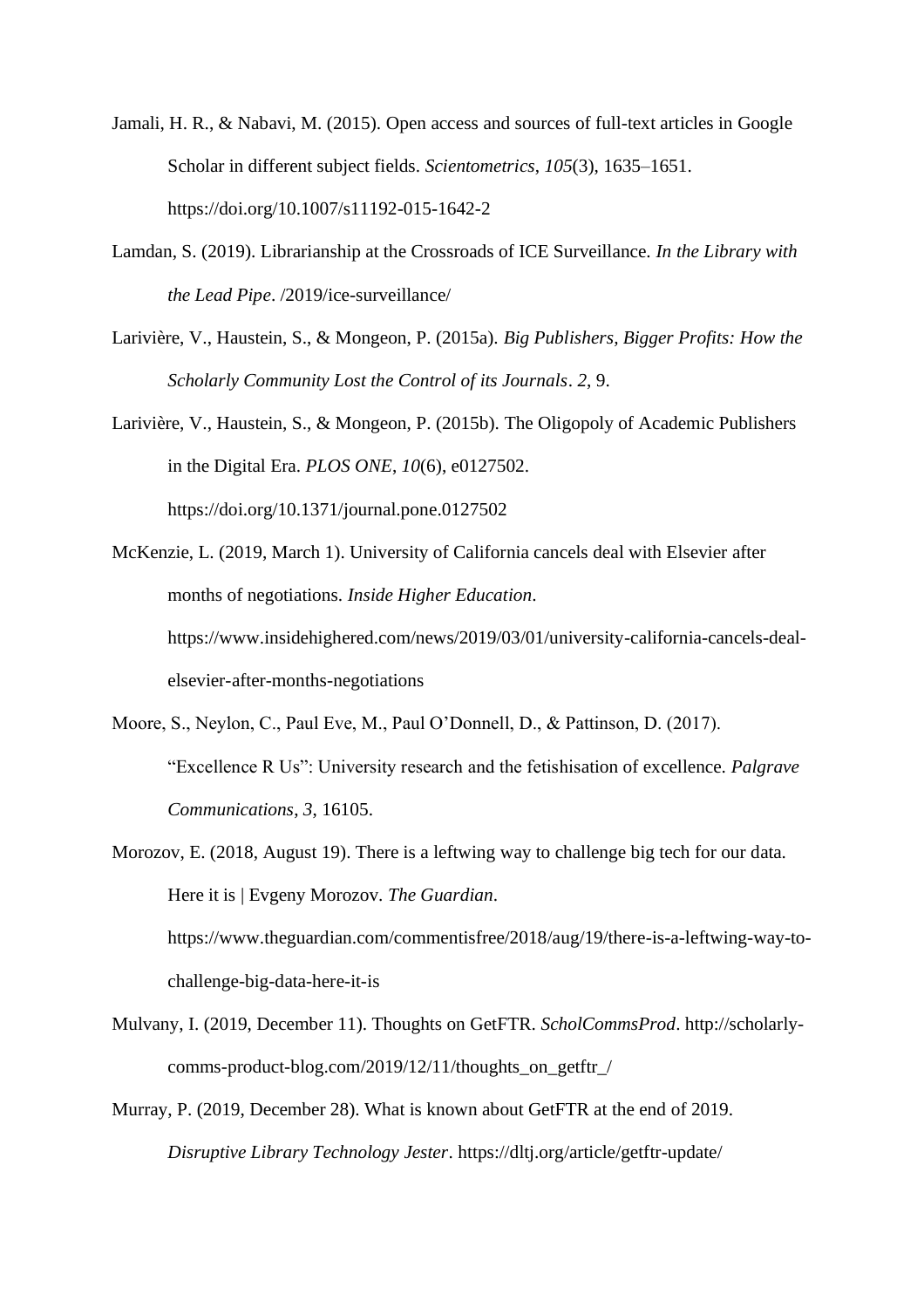NISO. (2019). *Recommended Practices for Improved Access to Institutionally-Provided Information Resources* (p. 49).

https://groups.niso.org/apps/group\_public/download.php/21892/NISO\_RP-27- 2019 RA21 Identity Discovery and Persistence.pdf

Open Access Button. (2019, December 5). Get To Fulltext Ourselves, not GetFTR. *Medium*. https://blog.openaccessbutton.org/get-to-fulltext-ourselves-not-getftr-e952e798564b

Piwowar, H., Priem, J., & Orr, R. (2019). *The Future of OA: A large-scale analysis projecting Open Access publication and readership* [Preprint]. Scientific Communication and Education. https://doi.org/10.1101/795310

Posada, A., & Chen, G. (2018, June 15). Inequality in Knowledge Production: The Integration of Academic Infrastructure by Big Publishers. *22nd International Conference on Electronic Publishing*. 22nd International Conference on Electronic Publishing.

https://doi.org/10.4000/proceedings.elpub.2018.30

Readings, B. (1996). *The University in Ruins*. Harvard University Press.

ResearchGate. (n.d.). *ResearchGate | Find and share research*. ResearchGate. Retrieved 4 March 2020, from https://www.researchgate.net/

Sanchez, H., Murray, J., & Sanchez, D. (2016). Putting Your Passwords on Self Destruct Mode. *Soups 2016: Twelth Symposium on Usable Privacy and Security*, 5. https://www.usenix.org/conference/soups2016/workshopprogram/wsf/presentation/sanchez

Schonfeld, R. (2018, May 3). One platform to rule them all? *The Scholarly Kitchen*. https://scholarlykitchen.sspnet.org/2018/05/03/supercontinent-scholarly-publishing/